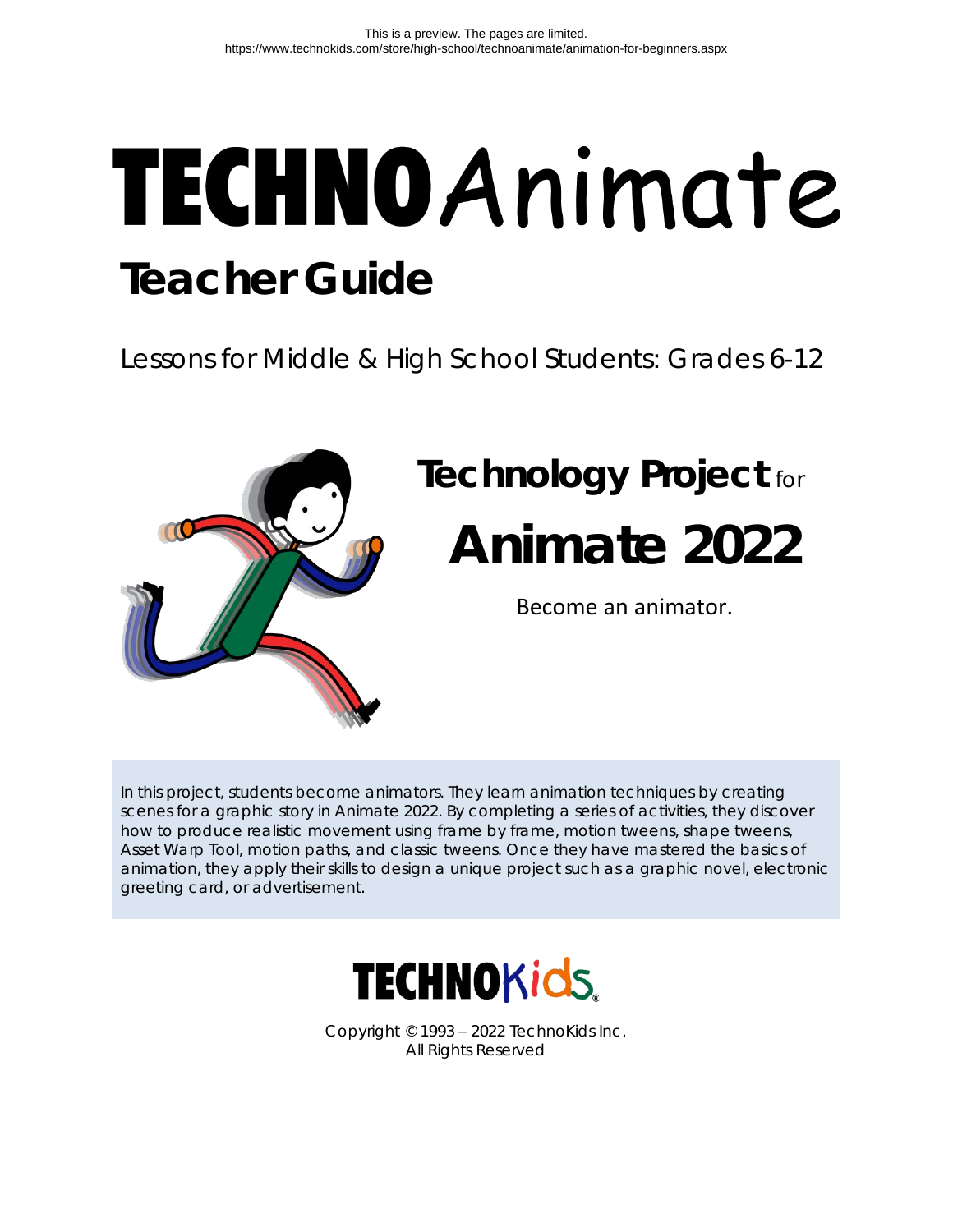## Contents

| Introduction Getting Started |  |
|------------------------------|--|
|                              |  |
|                              |  |
|                              |  |
|                              |  |
|                              |  |
| Session 1 Out of This World  |  |
|                              |  |
|                              |  |
|                              |  |
|                              |  |
|                              |  |
|                              |  |
|                              |  |
|                              |  |
|                              |  |
|                              |  |
|                              |  |
|                              |  |
|                              |  |
|                              |  |
|                              |  |
|                              |  |
|                              |  |
|                              |  |
|                              |  |
|                              |  |
|                              |  |
|                              |  |
|                              |  |
|                              |  |
|                              |  |
|                              |  |
|                              |  |
|                              |  |
|                              |  |
|                              |  |
|                              |  |
|                              |  |
|                              |  |
|                              |  |
|                              |  |
|                              |  |
|                              |  |
|                              |  |
|                              |  |
|                              |  |
|                              |  |
|                              |  |
|                              |  |
|                              |  |
|                              |  |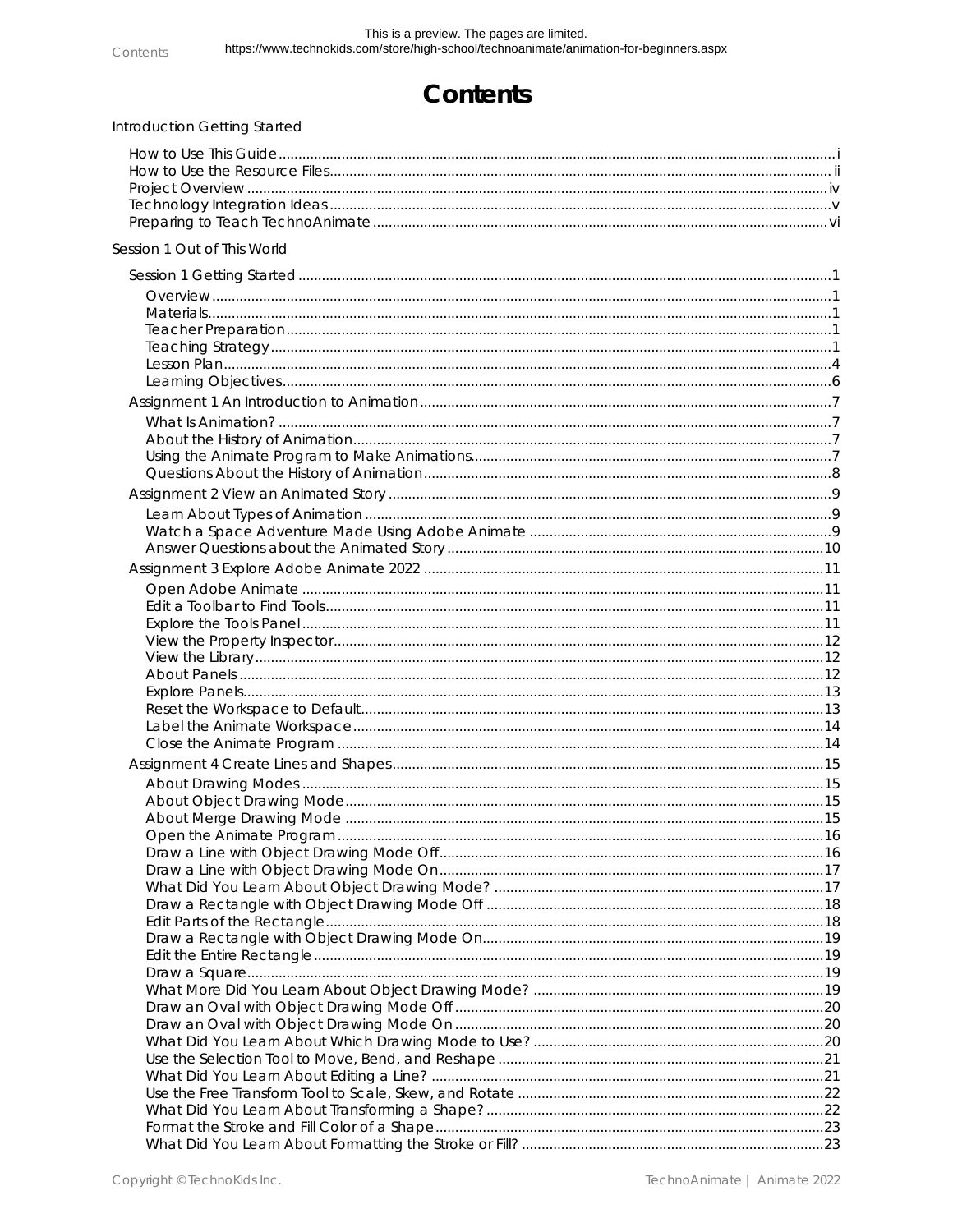# This is a preview. The pages are limited.<br>https://www.technokids.com/store/high-school/technoanimate/animation-for-beginners.aspx

| Use Paint Behind Mode to Paint the Stage but Leave Fills and Strokes Untouched 29 |  |
|-----------------------------------------------------------------------------------|--|
|                                                                                   |  |
|                                                                                   |  |
|                                                                                   |  |
|                                                                                   |  |
|                                                                                   |  |
|                                                                                   |  |
|                                                                                   |  |
|                                                                                   |  |
|                                                                                   |  |
|                                                                                   |  |
|                                                                                   |  |
|                                                                                   |  |
|                                                                                   |  |
|                                                                                   |  |
|                                                                                   |  |
|                                                                                   |  |
|                                                                                   |  |
|                                                                                   |  |
|                                                                                   |  |
|                                                                                   |  |
|                                                                                   |  |
|                                                                                   |  |
|                                                                                   |  |
|                                                                                   |  |
|                                                                                   |  |
|                                                                                   |  |
|                                                                                   |  |
|                                                                                   |  |
|                                                                                   |  |
|                                                                                   |  |
|                                                                                   |  |
|                                                                                   |  |
|                                                                                   |  |
|                                                                                   |  |
|                                                                                   |  |
|                                                                                   |  |
|                                                                                   |  |
|                                                                                   |  |
|                                                                                   |  |
|                                                                                   |  |
|                                                                                   |  |
|                                                                                   |  |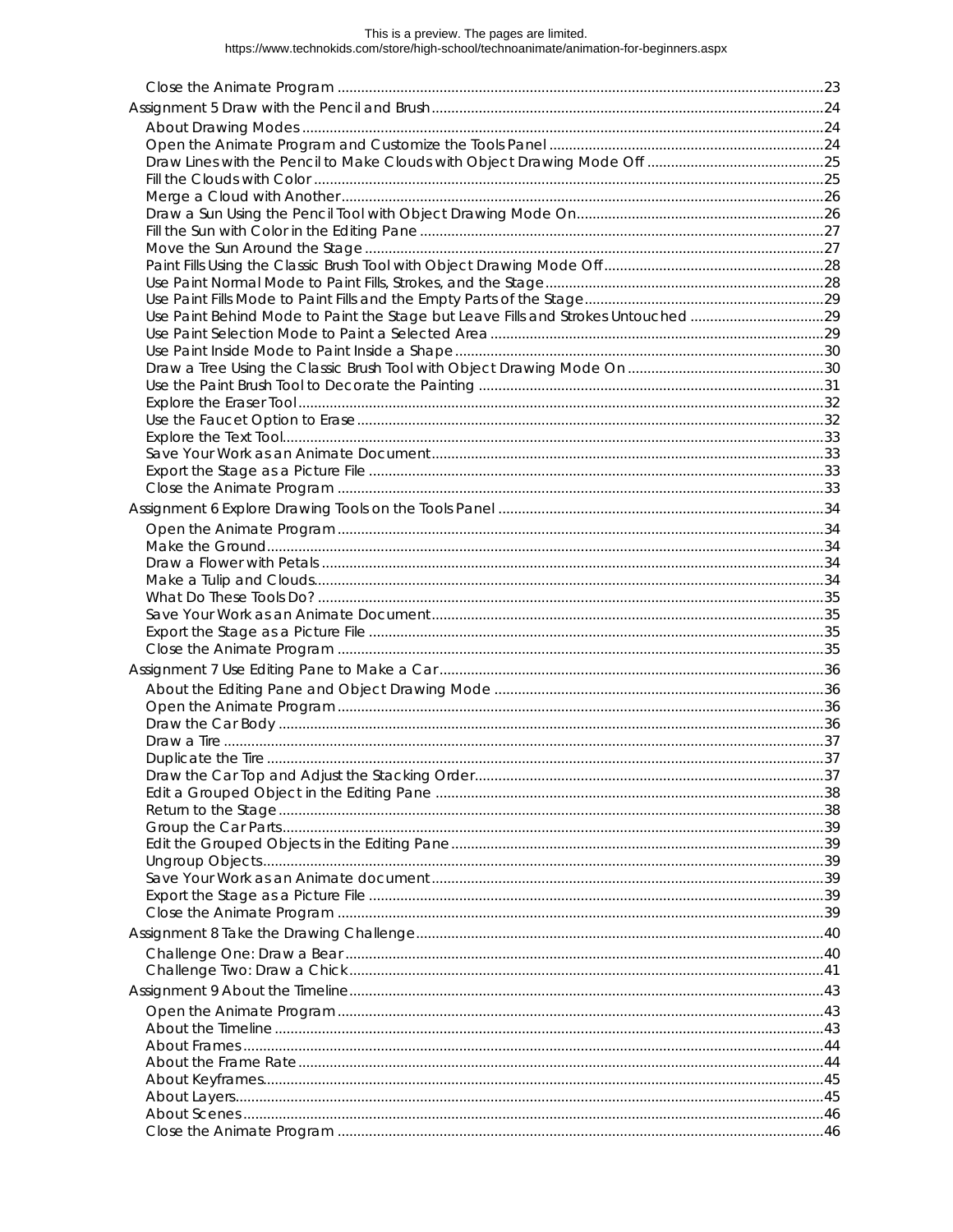#### This is a preview. The pages are limited. https://www.technokids.com/store/high-school/technoanimate/animation-for-beginners.aspx

### Session 2 On an Alien Planet

Contents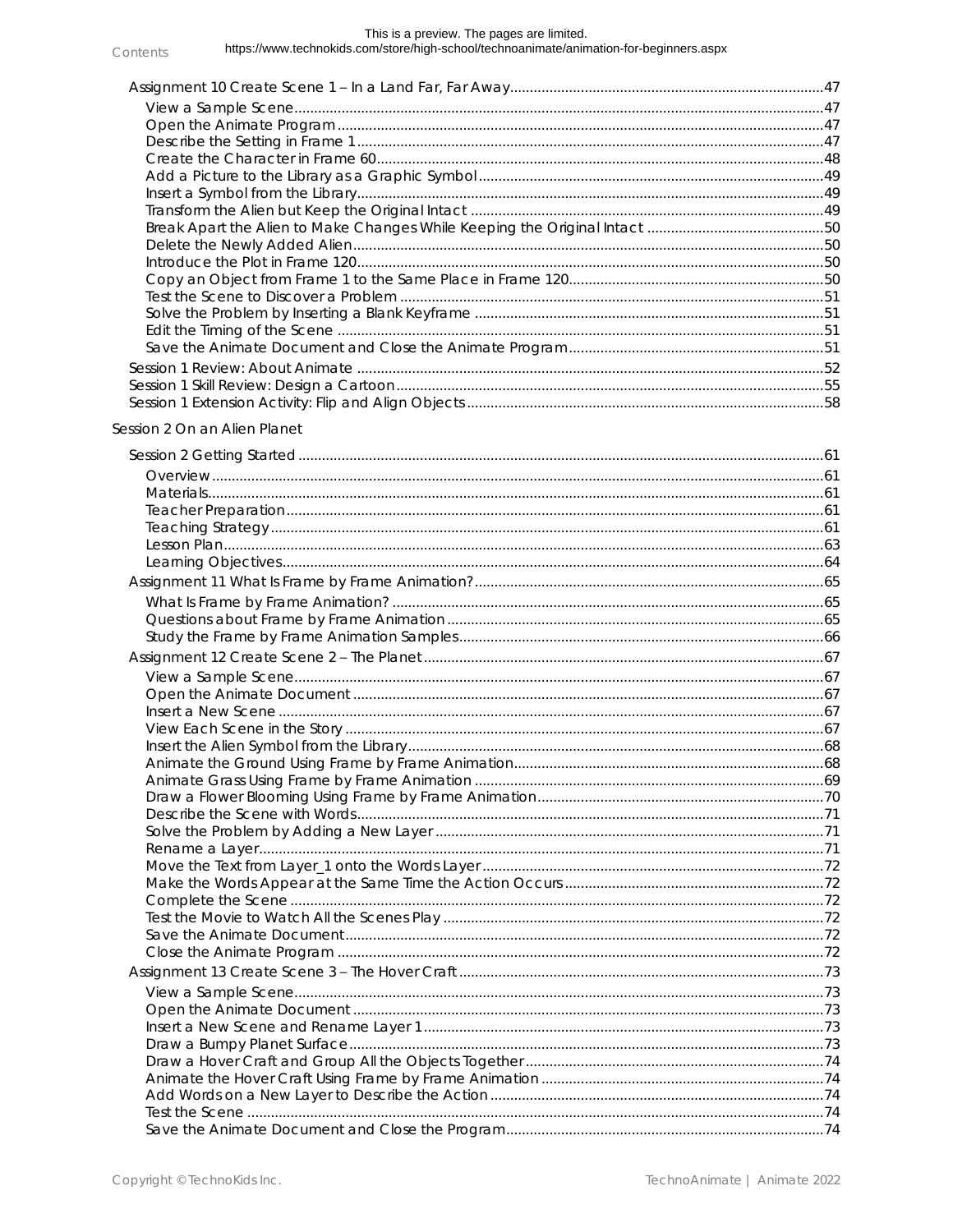# This is a preview. The pages are limited.<br>https://www.technokids.com/store/high-school/technoanimate/animation-for-beginners.aspx

| Materials. |  |
|------------|--|
|            |  |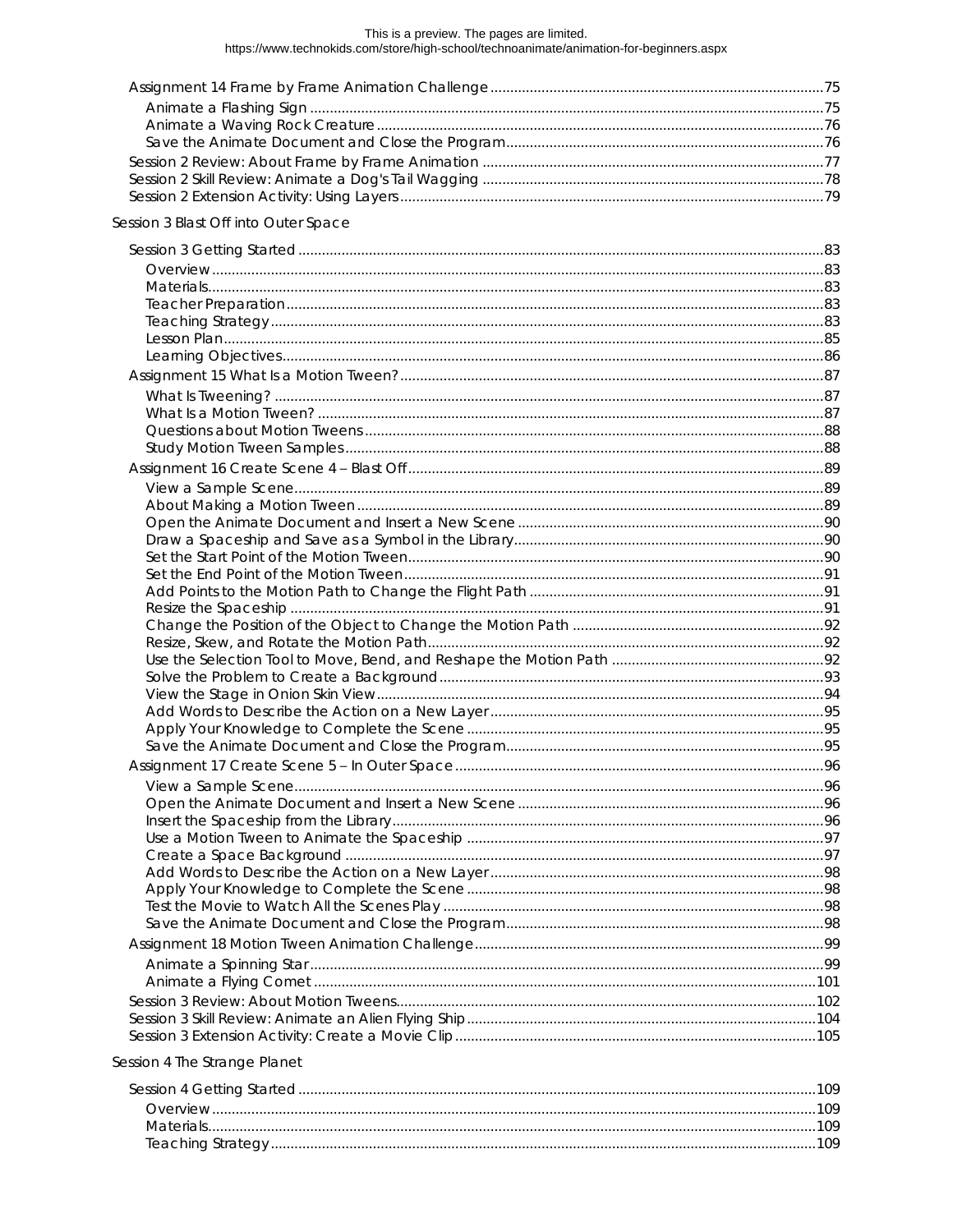#### This is a preview. The pages are limited. https://www.technokids.com/store/high-school/technoanimate/animation-for-beginners.aspx Contents

| Open the Animate Document, Insert a New Scene, and Rename the Layer 115 |  |
|-------------------------------------------------------------------------|--|
|                                                                         |  |
|                                                                         |  |
|                                                                         |  |
|                                                                         |  |
|                                                                         |  |
|                                                                         |  |
|                                                                         |  |
|                                                                         |  |
|                                                                         |  |
|                                                                         |  |
|                                                                         |  |
|                                                                         |  |
|                                                                         |  |
|                                                                         |  |
|                                                                         |  |
|                                                                         |  |
|                                                                         |  |
|                                                                         |  |
|                                                                         |  |
|                                                                         |  |
|                                                                         |  |
|                                                                         |  |
|                                                                         |  |
|                                                                         |  |
|                                                                         |  |
|                                                                         |  |
|                                                                         |  |
|                                                                         |  |
|                                                                         |  |
| Session 5 Coming Home                                                   |  |
|                                                                         |  |
|                                                                         |  |
|                                                                         |  |
|                                                                         |  |
|                                                                         |  |
|                                                                         |  |
|                                                                         |  |
|                                                                         |  |
|                                                                         |  |
|                                                                         |  |
|                                                                         |  |
|                                                                         |  |
|                                                                         |  |
|                                                                         |  |
|                                                                         |  |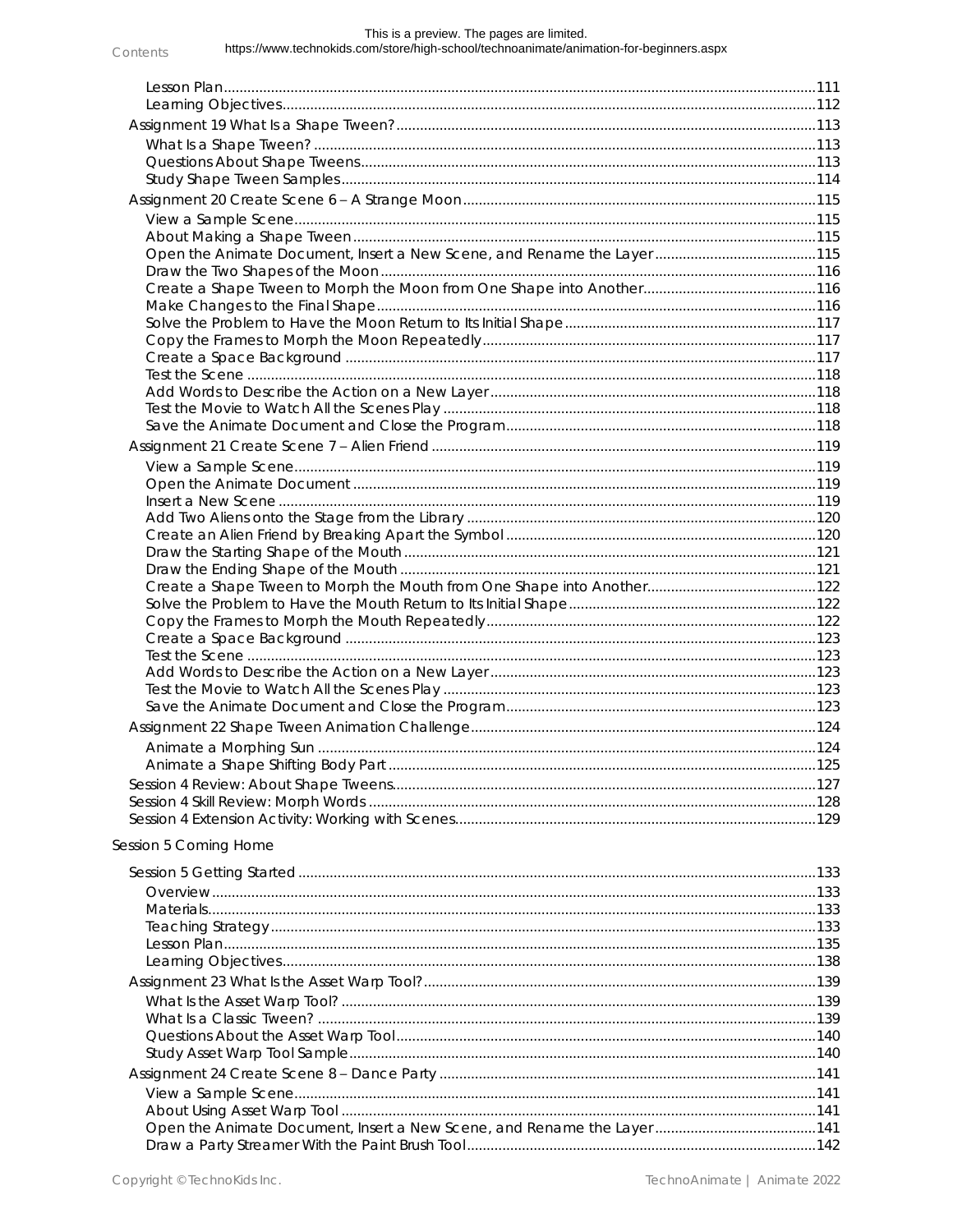# This is a preview. The pages are limited.<br>https://www.technokids.com/store/high-school/technoanimate/animation-for-beginners.aspx

| Session 6 Add Sound, Export the Movie |  |
|---------------------------------------|--|
|                                       |  |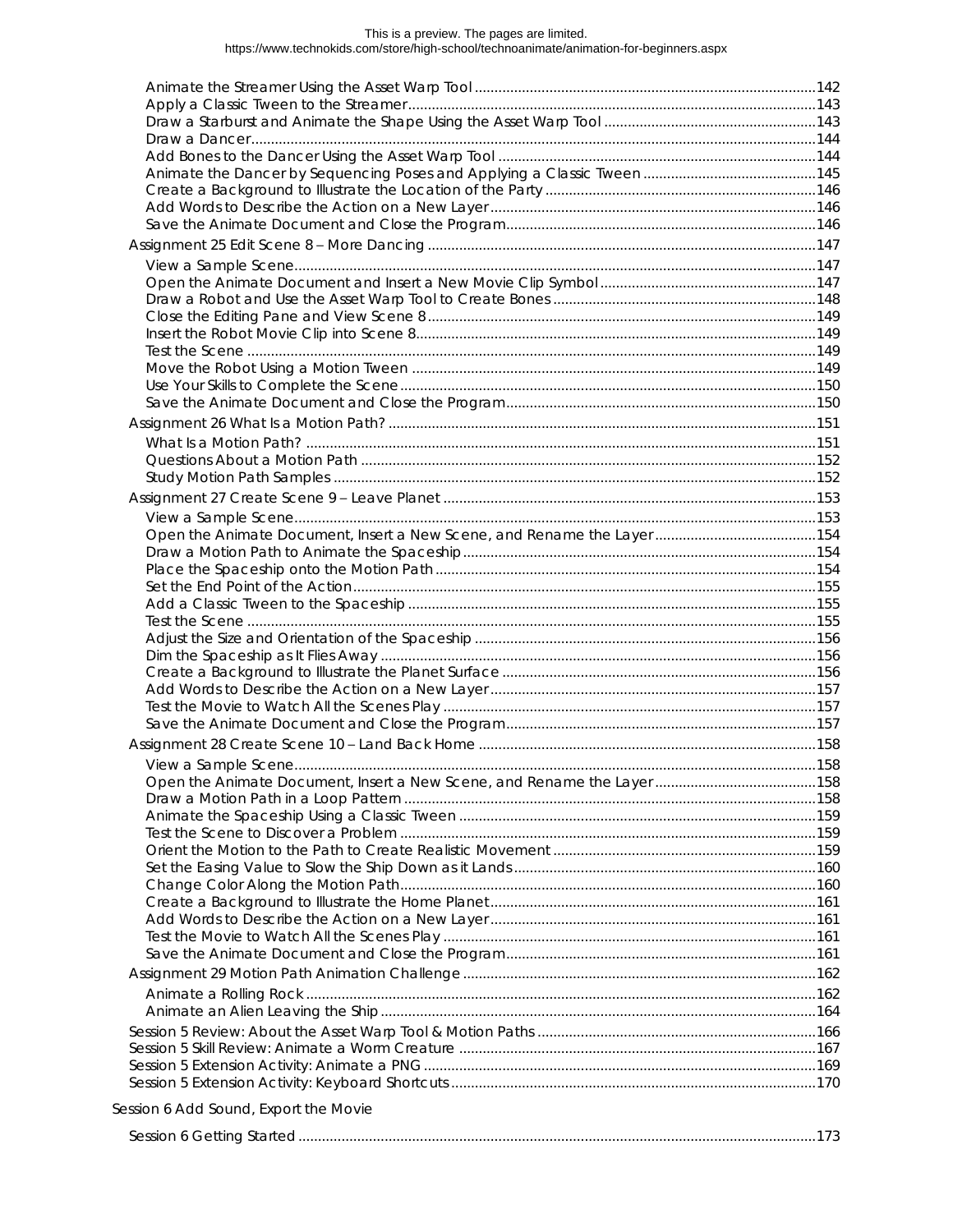#### This is a preview. The pages are limited. https://www.technokids.com/store/high-school/technoanimate/animation-for-beginners.aspx Contents

| Session 7 Make Your Own Movie |  |
|-------------------------------|--|
|                               |  |
|                               |  |
|                               |  |
|                               |  |
|                               |  |

## Appendices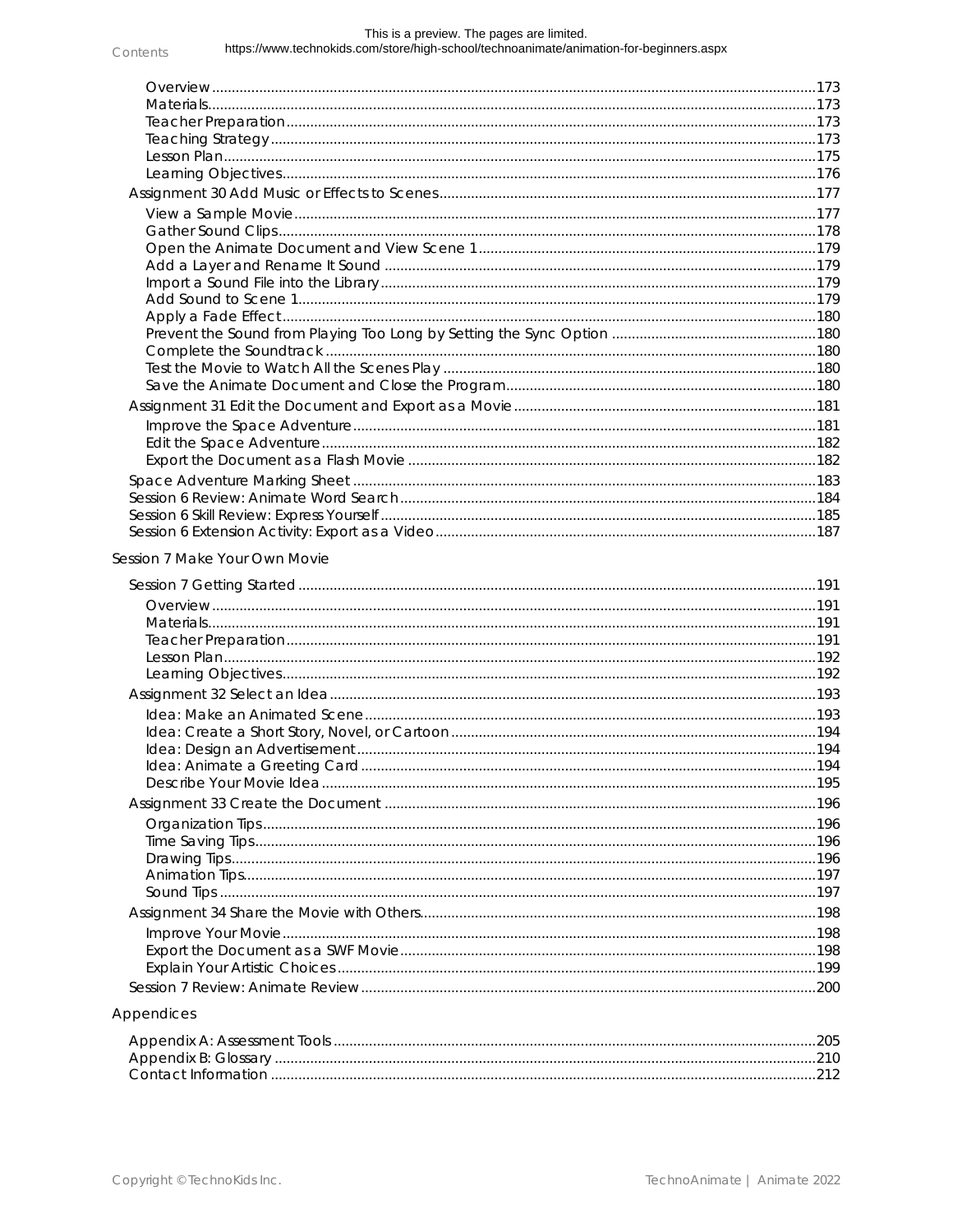

In this session, students continue animating their space adventure. They create two scenes using frame by frame animation. To start, they create the planet surface that shows grass growing and a flower blooming. Afterwards, they apply their new skills to make a hover craft drive over bumpy terrain. The session ends with students selecting an Animation Challenge and creating it using Frame by Frame Animation.

Assignment 11: What Is Frame by Frame Animation?

Assignment 12: Create Scene 2 – The Planet

Assignment 13: Create Scene 3 – The Hover Craft

Assignment 14: Frame by Frame Challenge

Session 2 Review: About Frame by Frame Animation

Session 2 Skill Review: Animate a Dog's Tail Wagging

Session 2 Extension Activity: Using Layers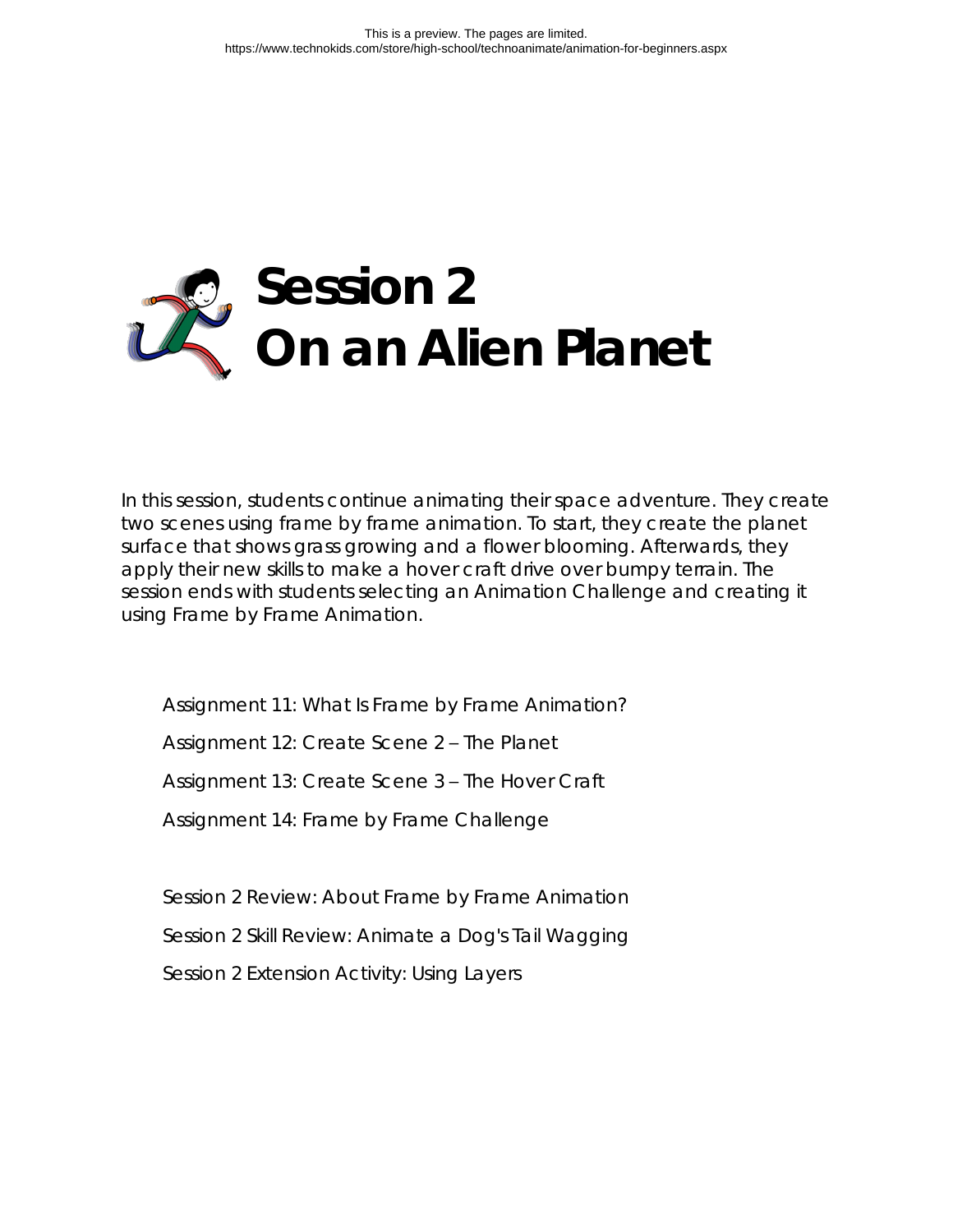## **Assignment 11 What Is Frame by Frame Animation?**

In this session, you are going to animate using frame by frame animation. Frame by frame animation is used to move an object from one position to another, by creating content in every frame. Although creating this type of animation does take time, it is a great way to gain control over how an object will move across the stage. In this assignment, you will read about frame by frame animation and view sample videos.



**What Is Frame by Frame Animation?**

Frame by frame animation uses keyframes in EVERY frame of the Timeline. A keyframe copies the content from the previous keyframe. The keyframes in frame by frame animation are placed right beside each other. Slight changes are then made to the objects in each frame. These changes are seen as movement when the animated sequence is played.



In frame by frame animation, a keyframe is placed into every frame of the Timeline.

Frame by frame animation is a lot like what animators used to do in the past. Before there were computers, animators used to draw the character in a new position, one frame at a time. To create animation using this technique is a time-consuming task, however, it does offer lots of control over how the object moves.

**Questions about Frame by Frame Animation**

1. What is frame by frame animation?

**Animation that is created by placing a keyframe in EVERY frame, with slight changes made to the content of each keyframe.**

2. Frame by frame animation uses keyframes. How is a keyframe different from a blank keyframe?

**A blank keyframe is empty, whereas a keyframe copies the content of the previous keyframe.**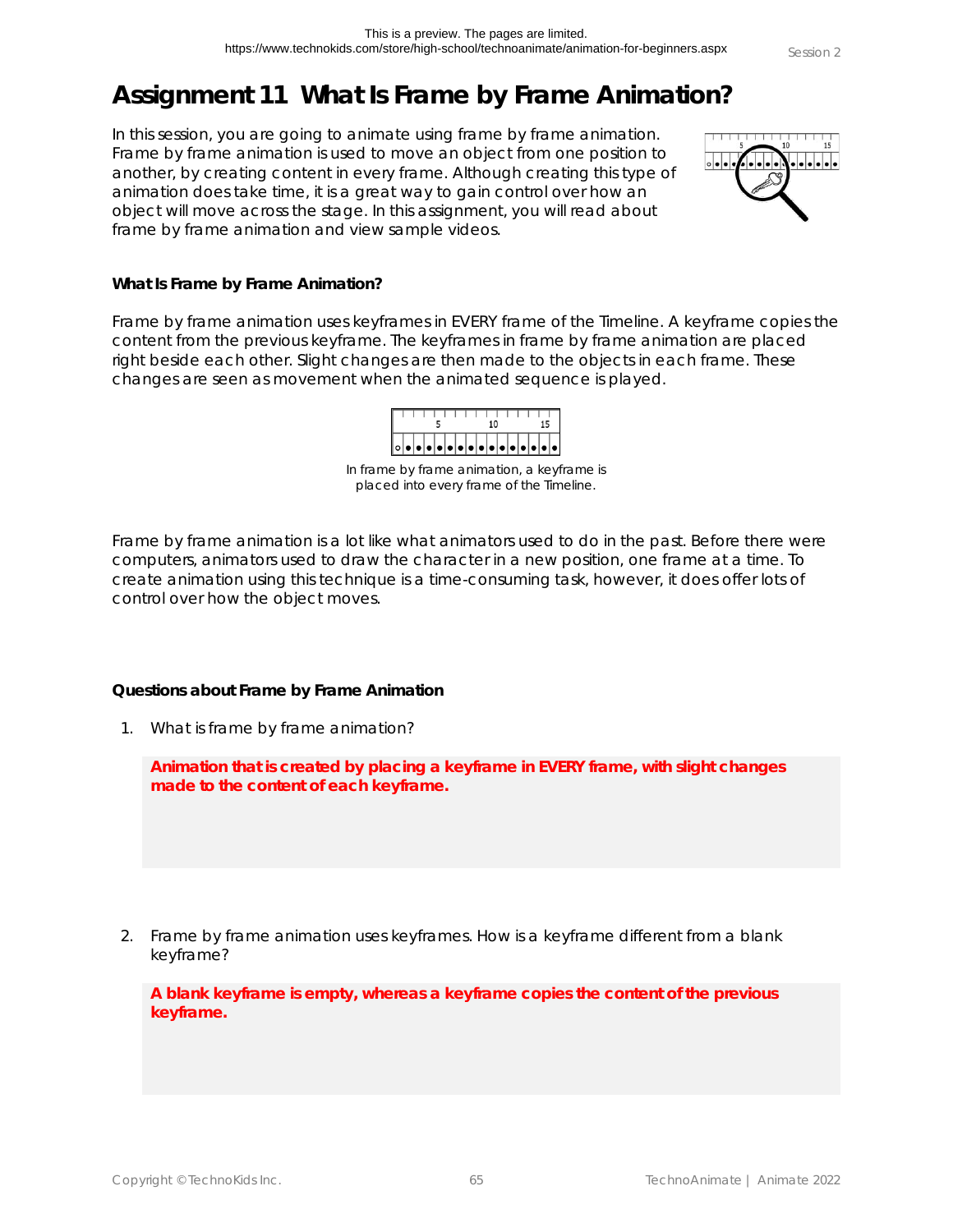**Study the Frame by Frame Animation Samples**

View two sample videos created using frame by frame animation. One is of an alien landscape with an animated planet surface. The second is of a flying hover craft. Afterwards, answer the questions about frame by frame animation.

Access the *Animate* folder. Open the *Scenes* folder.

### The Alien

- Double click the *Scene 2* file to watch the animated scene.
	- 3. What different events occur in each frame of the animation?



**The grass gradually grows and the flower blooms.**

 $\triangleright$  Close the file.

### The Hover Craft

- Double click the *Scene 3* file to watch the animated scene.
	- 4. How would you describe the animation of the hover craft in this scene?



**It is choppy and slow.**

 $\triangleright$  Close the file.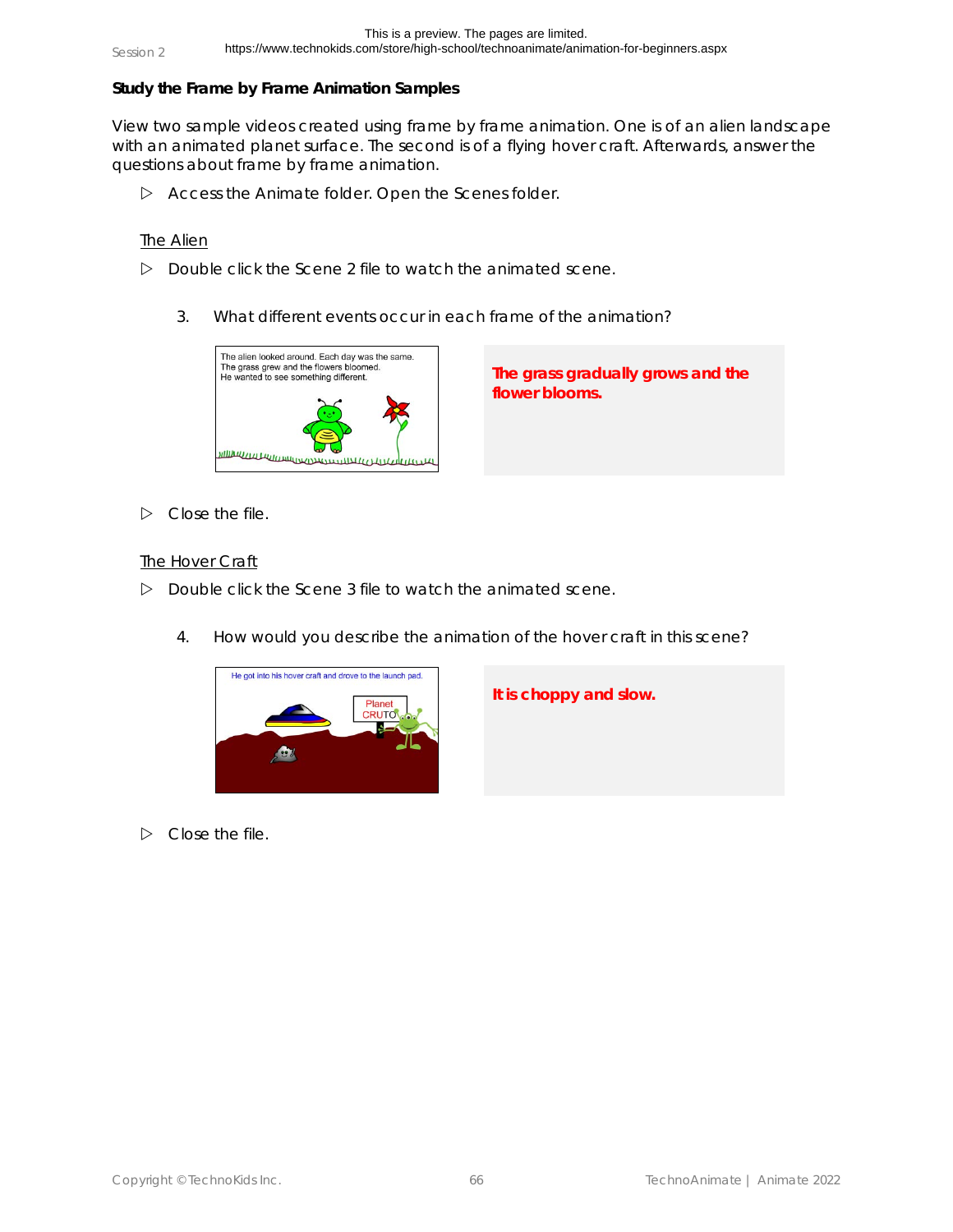## **Assignment 12 Create Scene 2 – The Planet**

In this assignment, you will create Scene 2 in your space adventure using frame by frame animation. Use your skills to draw the planet surface. Follow the instructions to animate the ground appearing, grass growing, and flower blooming.



**View a Sample Scene**

- Access the *Animate* folder. Open the *Scenes* folder.
- Double click the *Scene 2* file to watch a sample from an animated story.



Please note, the sample includes sound, which is a feature that will be added to the Timeline in Session 6.

**Open the Animate Document**

 $\triangleright$  Open the document in the Animate program. The document opens to show the last scene you were editing. In this case, the scene in view should be Scene 1.

**Insert a New Scene**

When making an animated story with the Animate program it is a good idea to divide the events into scenes. Each scene has its own stage, Timeline, and layers.

- From the Insert menu, select *Scene*.
- $\triangleright$  A new stage opens in the window. It has an empty Timeline. You will notice that the Scene Number reads Scene 2.



If you cannot see the Scene Number, select *Edit Bar* from the Window menu.

**View Each Scene in the Story**

Scene 1 has not been deleted. It is still part of the animated story. You can easily switch from Scene 2 to Scene 1 and back again. Try it!

Click the *Edit Scene* arrow on the Edit Bar. From the list click *Scene 1*.



Click the *Edit Scene* arrow again and this time select *Scene 2*.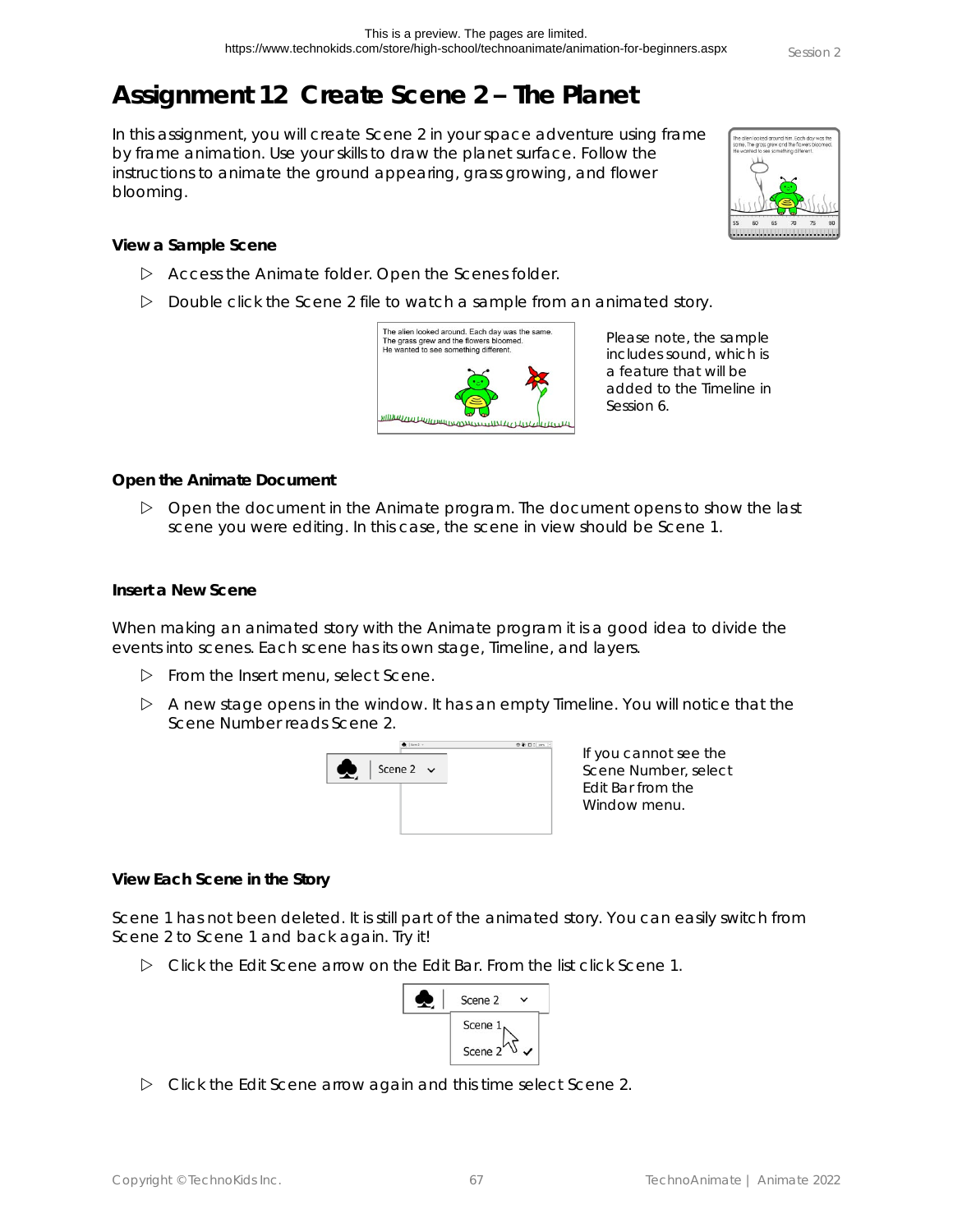**Insert the Alien Symbol from the Library**

In the previous session, you created an alien and placed it into the Library. The Library lets you use the same object repeatedly without needing to redraw it. Insert the alien from the Library.

- From the Window menu, select *Library*.
- $\triangleright$  Click on the alien symbol and drag it onto the stage.



 $\triangleright$  Deselect the alien by pressing the ESC key on the keyboard.

**Animate the Ground Using Frame by Frame Animation**



You are going to have the ground gradually appear underneath the alien using frame by frame animation. Unlike the previous session when you used blank keyframes, you are going to use keyframes. The difference between the two is that a keyframe copies the content of the previous frames into the new one. This means everything you drew before the keyframe remains on the stage, whereas a blank keyframe is empty.

- From the Tools Panel, select the *Pencil Tool*.
- From the *Properties* tab, select a stroke color, size, and style.

| reperties Library Assets                    |       |               |
|---------------------------------------------|-------|---------------|
| Tool<br>Object                              | Frame | $\sim$<br>Doc |
| Pencil                                      |       |               |
| $\left  \bullet \right $ $\left  5 \right $ |       |               |
|                                             |       |               |
| $\vee$ Color and Style                      |       |               |
| Stroke                                      |       | 82 100 %      |
| Stroke size                                 |       | 20            |
| Style:                                      |       |               |

- **▷** Turn Object Drawing Mode OFF.
- Click *Pencil Mode* in the Property Inspector or Tools Panel. HINT: Try Smooth.

| Straighten |
|------------|
| Smooth     |
| $\%$ Ink   |

 $\triangleright$  Starting from the left side of the stage, draw a short line.



- $\triangleright$  Add a keyframe:
	- o Right click on Frame **5** in the Timeline.

Draw a short line for the ground.

o Select *Insert Keyframe* or press F6 on the keyboard.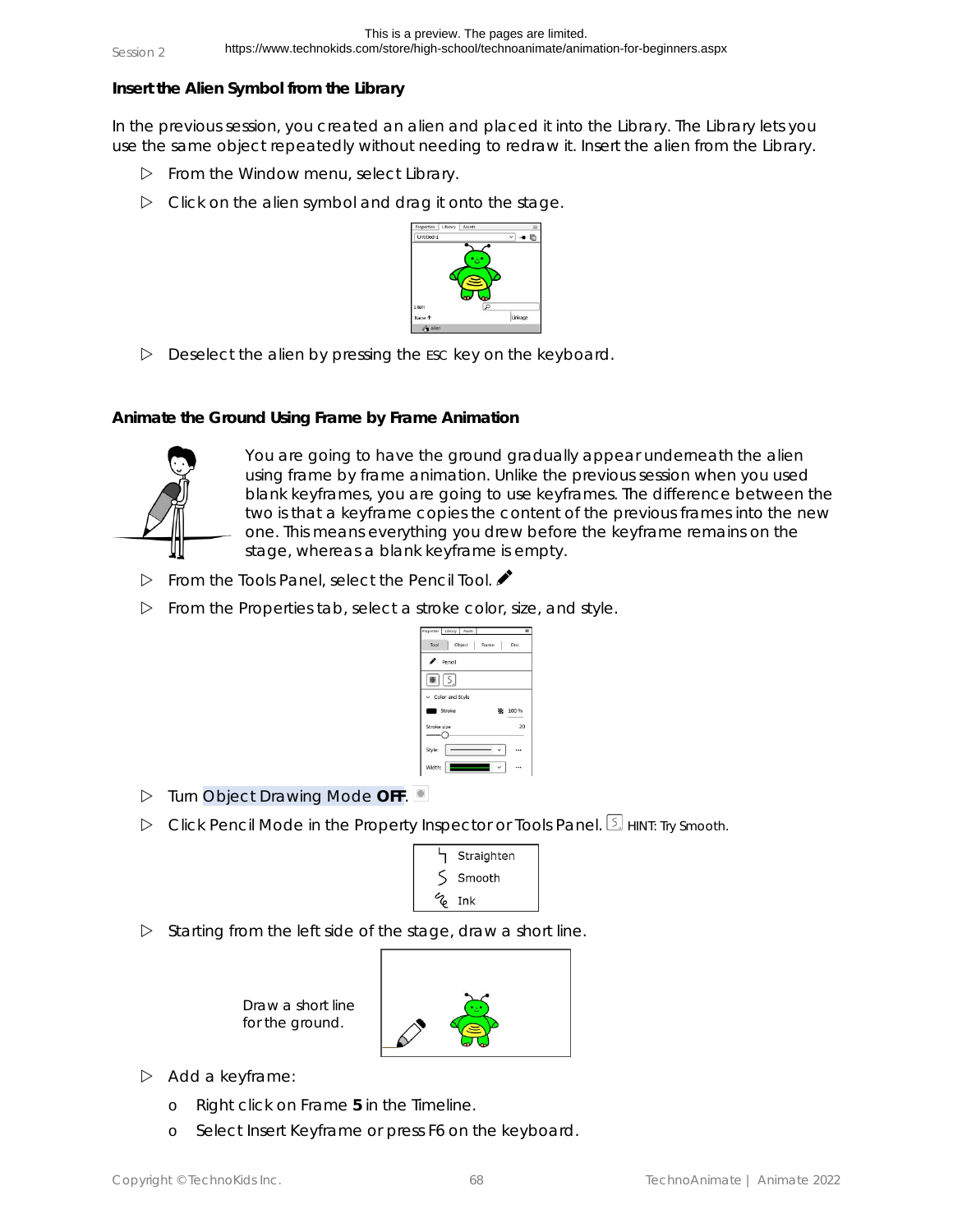- $\triangleright$  Draw another short line and then add a keyframe:
	- o Click the stage to **deselect all objects**. TIP: CTRL + SHIFT+ <sup>A</sup>
	- o Beginning where the last line ended, draw another short line.
	- o Right click Frame **10** in the Timeline. Select *Insert Keyframe* or press F6.
- $\triangleright$  Select Frame 1. Press the ENTER key to watch the animation. Notice it appears choppy.
- $\triangleright$  Continue to draw short lines and add keyframes to the Timeline until the ground reaches across the entire stage.



**Animate Grass Using Frame by Frame Animation**

Frame by frame animation looks the best when there is a new action in EVERY frame. When the ground appears, it looks choppy. This is because there are several frames between keyframes. You are now going to make grass grow. This time there will be a keyframe in each consecutive frame. You will notice a big difference in the smoothness of the animation.



- From the Tools Panel, select the *Pencil Tool*.
- From the *Properties* tab, select a stroke color, size, and style.
- Pick Pencil Mode from the Property Inspector or Tools Panel. **5** HINT: Try Smooth.
- $\triangleright$  Draw a blade of grass near the left side of the stage coming up from the ground.



 Click on the frame beside the **last keyframe in the Timeline**. Right click the mouse and select *Insert Keyframe* or press F6 on the keyboard.

|                              | <b>10 10 10 10 10 10</b> |  |  | $\blacksquare$ |  |  |  |  |
|------------------------------|--------------------------|--|--|----------------|--|--|--|--|
| 5 10 15 20 25 30 35 40 45 50 |                          |  |  |                |  |  |  |  |
|                              |                          |  |  |                |  |  |  |  |

Add a keyframe right beside the last keyframe in the Timeline.

- $\triangleright$  Draw blades of grass:
	- o Click the stage to **deselect all objects**. TIP: CTRL + SHIFT+ <sup>A</sup>
	- o Draw a blade of grass beside the last one you made.
	- o Right click the frame beside the last keyframe in the Timeline. Select *Insert Keyframe* or press F6.
	- o Repeat until the grass reaches across the stage.

 $50$   $55$ 



 $\triangleright$  Select Frame 1. Watch the animation by pressing the ENTER key. Notice that the grass grows quickly, and the animation is smooth.

60 65 70 75 80 85 90

 $\alpha$ round appears  $\overline{\phantom{a}}$  is  $\alpha$  is  $\alpha$  is a keyframe is a keyframe is a keyframe is a keyframe is a keyframe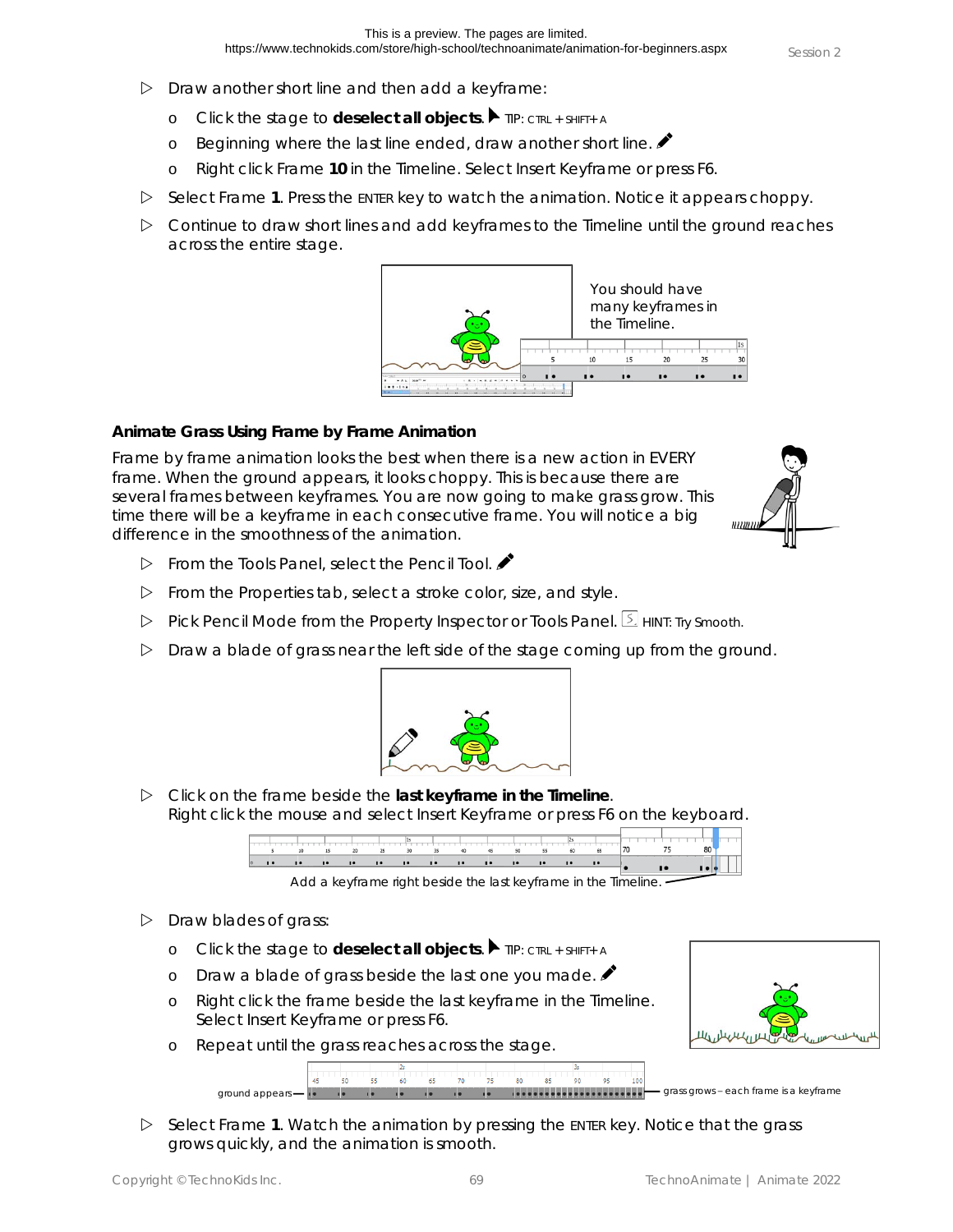## **Draw a Flower Blooming Using Frame by Frame Animation**

Make a flower grow. To start you will animate the stem and some leaves. After that the center of the flower will appear, with one petal at a time blooming.

- $\triangleright$  Draw a stem:
	- o From the Tools Panel, select the *Pencil Tool*.
	- o From the *Properties* tab, select a stroke color, size, and style.
	- o Turn Object Drawing Mode **OFF**.
	- o Draw a stem.



- $\triangleright$  Add a leaf:
	- o Click on the frame beside the last keyframe in the Timeline. Right click the mouse and select *Insert Keyframe* or press F6 on the keyboard.
	- o Click the stage to **deselect all objects**. TIP: CTRL + SHIFT+ <sup>A</sup>
	- o Draw a leaf onto the stem using the *Pencil Tool*.
	- o Select the Paint Bucket Tool ♦. Select a fill color. HINT: From the Tool Options set the Gap Size to *Close Large Gaps*.



- o Fill the leaf shape with color.
- $\triangleright$  Complete the flower:
	- o Click on the frame beside the last keyframe in the Timeline. Right click the mouse and select *Insert Keyframe* or press F6 on the keyboard.
	- o Using the Pencil Tool draw the center of a flower. **P** Fill it with color.  $\blacklozenge$
	- o Insert a keyframe into the Timeline.
	- o **Deselect all objects**.
	- o Using the *Pencil Tool* draw a petal.  $\blacktriangleright$  Fill it with color.  $\blacklozenge$
	- o Continue to draw petals and add keyframes until the flower has bloomed.
- Select Frame 1. Watch the animation by pressing the ENTER key.



**TIP:** To delete a keyframe right click on the frame in the Timeline and select *Remove Frames*.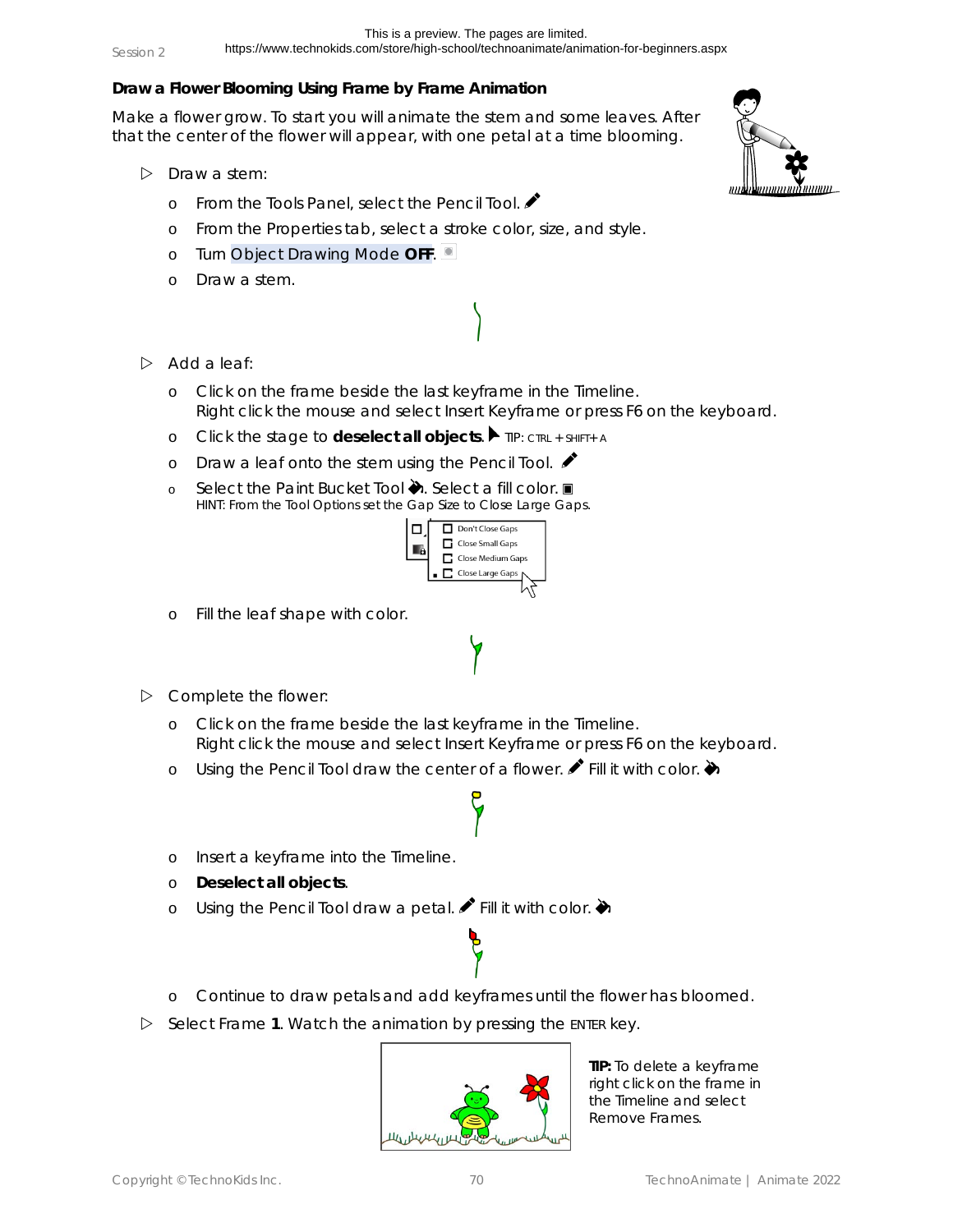**Describe the Scene with Words**

Add text to describe the action in Scene 2. The viewer needs to be able to read the words at the SAME TIME as the action is occurring on the screen. Test the scene to discover a problem with the animated sequence and learn how to fix it.

 $\triangleright$  Click on Frame 1. Use the *Text Tool* **T** to type the words:

**The alien looked around. Each day was the same. The grass grew and the flowers bloomed. He wanted to see something different.**



The words must be in view for a long time so that they can be read. Discover how to fix the problem!

- $\triangleright$  Watch the story using the Test Scene feature:
	- o From the Control menu select *Test Scene*. The movie opens into a preview pane and will continually loop.
	- o *What is the problem?* The words disappear after the first frame. Had the text been added to Frame 1 before all the keyframes were added, it would be on the screen the entire time. This is because a keyframe copies the contents of the previous frame into the new one. However, the text was added later.
- Click the *Close* button on the Test windowpane to exit the preview.

**Solve the Problem by Adding a New Layer**

To solve the problem, you need to add a layer to the Timeline. By placing objects on different layers, you can have different events occurring at the same time.

- $\triangleright$  Click New Layer  $\pm$  at the bottom of the Layers area of the Timeline.
- $\triangleright$  Notice how a new layer has now been added above Layer\_1. The layer you are currently editing is blue. Study the layer area:
	- $\bigotimes$  Show or Hide: Show or hide a layer.



- Lock or Unlock: Set the layer to permit or prevent edits.
- Show Layer as Outline: Display layer as solid or an outline like a coloring book. П.

|                | $\boxplus$ $\blacksquare$ $\blacksquare$ $\blacksquare$ $\blacksquare$ $\blacksquare$ $\blacksquare$ |     |
|----------------|------------------------------------------------------------------------------------------------------|-----|
| Layer_2<br>91  |                                                                                                      | О   |
| Layer_1<br>त । |                                                                                                      | -10 |

### **Rename a Layer**

It is a good idea to name a layer to tell about what types of objects are on it. You are going to rename Layer 2 to *Words*.

- Double click on the text *Layer\_2*.
- Type **Words**. Press the ENTER key.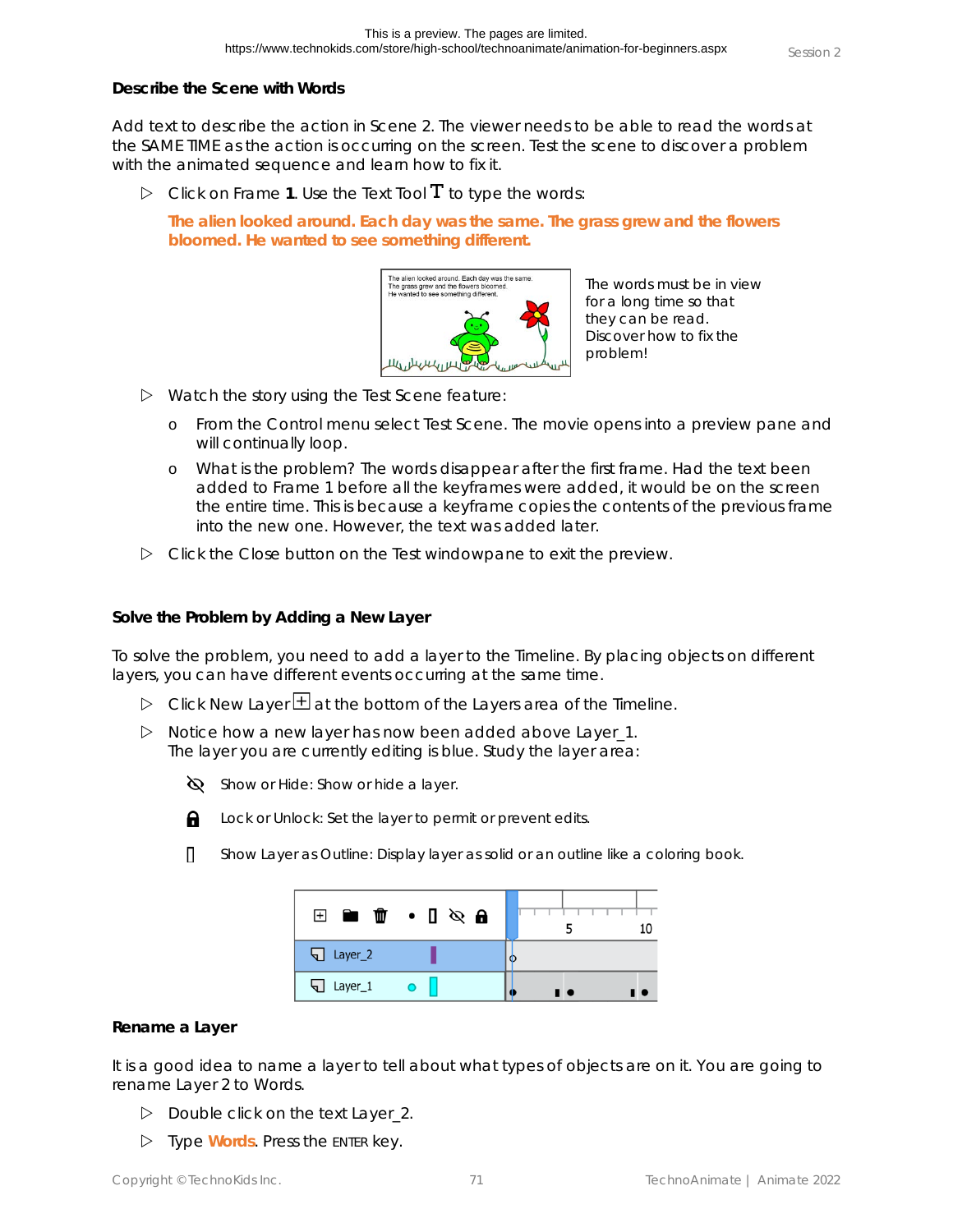https://www.technokids.com/store/high-school/technoanimate/animation-for-beginners.aspx

**Move the Text from Layer\_1 onto the Words Layer**

You now need to cut the words from Layer\_1 and paste them onto the *Words* Layer.

- Click on *Layer\_1*.
- Select Frame **1** in the Timeline.
- From the Tools Panel, click the *Selection Tool*.
- Select the text box in Frame **1**. From the Edit menu, select *Cut*. Or right click and from the options, select *Cut*.
- Click on the *Words* Layer. From the Edit menu, select *Paste in Place*. Or right click on the stage and select *Paste in Place*.
- $\triangleright$  Study the Timeline to notice the change:



**Make the Words Appear at the Same Time the Action Occurs**

- $\triangleright$  Select Frame 1 in the Timeline.
- $\triangleright$  Press ENTER to play the scene. Notice the text is in view the entire time that the action occurs.

#### **Complete the Scene**

 $\triangleright$  Use your skills to view the animation. Make edits to the scene.

#### **ANIMATION TIPS**

*Scene Is Too Short*: If the scene is too short the words may be difficult to read. If this happens, draw another animated flower on the Layer\_1 layer to extend the action.

*There Is No Room for an Extra Animated Object*: If the scene is too short, but there is no room on the stage to create another object, place another keyframe in the Layer\_1 and the Words layers. It should be about 15 frames longer than the last keyframe. This will create a static image which will make the text easy to read.

*Words Disappear*: If the scene does not play the words for the entire time, add a keyframe to the Timeline in the Words layer that is the same frame number as the keyframe that contains the final action in Layer\_1.

**Test the Movie to Watch All the Scenes Play**

- From the Control menu, select *Test Movie*.
- Select *In Animate*.
- $\triangleright$  Watch the story.
- $\triangleright$  When finished, close the Preview window.

#### **Save the Animate Document**

From the File menu, select *Save*.

**Close the Animate Program**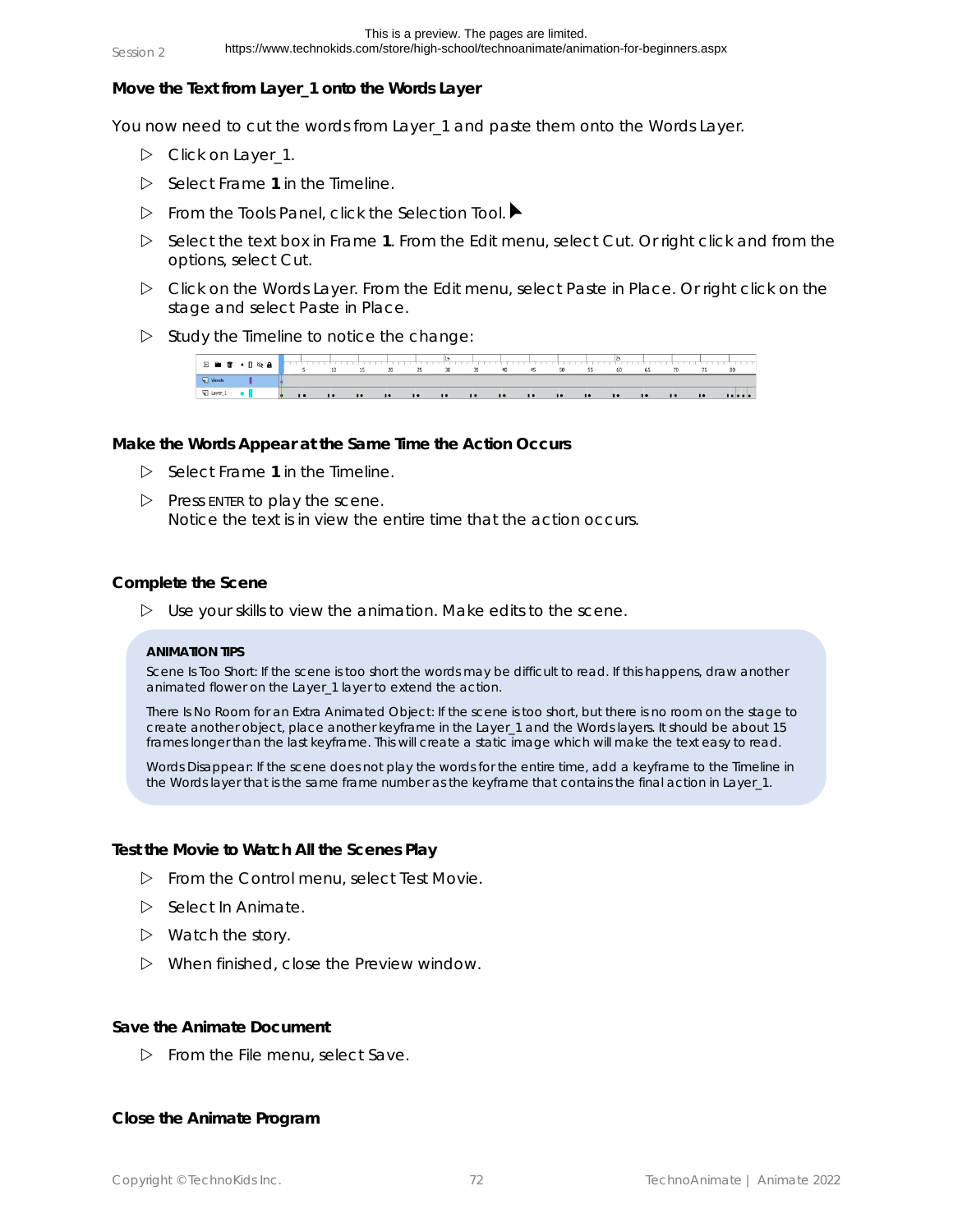## **Assignment 13 Create Scene 3 – The Hover Craft**

In this assignment, you will create Scene 3 in your space adventure using frame by frame animation. Use your skills to draw a hover craft. Follow the instructions to animate it driving over bumpy terrain.

**View a Sample Scene**

- Access the *Animate* folder. Open the *Scenes* folder.
- Double click the *Scene 3* file to watch a sample from an animated story.



Please note, the sample includes sound, which is a feature that will be added to the Timeline in Session 6.

**Open the Animate Document**

 $\triangleright$  Open the document in Animate 2022. The document opens to show the last scene you were editing. In this case the scene in view should be Scene 2.

**Insert a New Scene and Rename Layer 1**

- From the Insert menu, select *Scene*.
- $\triangleright$  A new stage opens in the window. It has an empty Timeline. You will notice that the Scene Number reads Scene 3.
- Double click Layer\_1 and name it **Hover\_Craft**. Press ENTER.

**Draw a Bumpy Planet Surface**

- $\triangleright$  On the Hover Craft layer, draw a bumpy planet surface. Be creative! If you need help, follow these instructions:
	- o From the Tools Panel, select the *Rectangle Tool*.
	- o Turn Object Drawing Mode OFF.
	- o Select the SAME stroke and fill color.  $\blacksquare$
	- o Draw a rectangle.
	- o From the Tools Panel, select the *Pencil Tool*.
	- o Turn Object Drawing Mode OFF. Change the stroke color to the SAME color as the rectangle.
	- o Place the pencil on the edge of the rectangle and start to draw a bumpy line. End the line by touching the edge of the rectangle.
	- o From the Tools Panel, select the Paint Bucket *Tool*. ♦ Select *Close Large Gaps*  $\square$  as the gap size in the Options Tray. Fill the area with color.



le got into his hovercraft and<br>drove to the launch pad.

為 65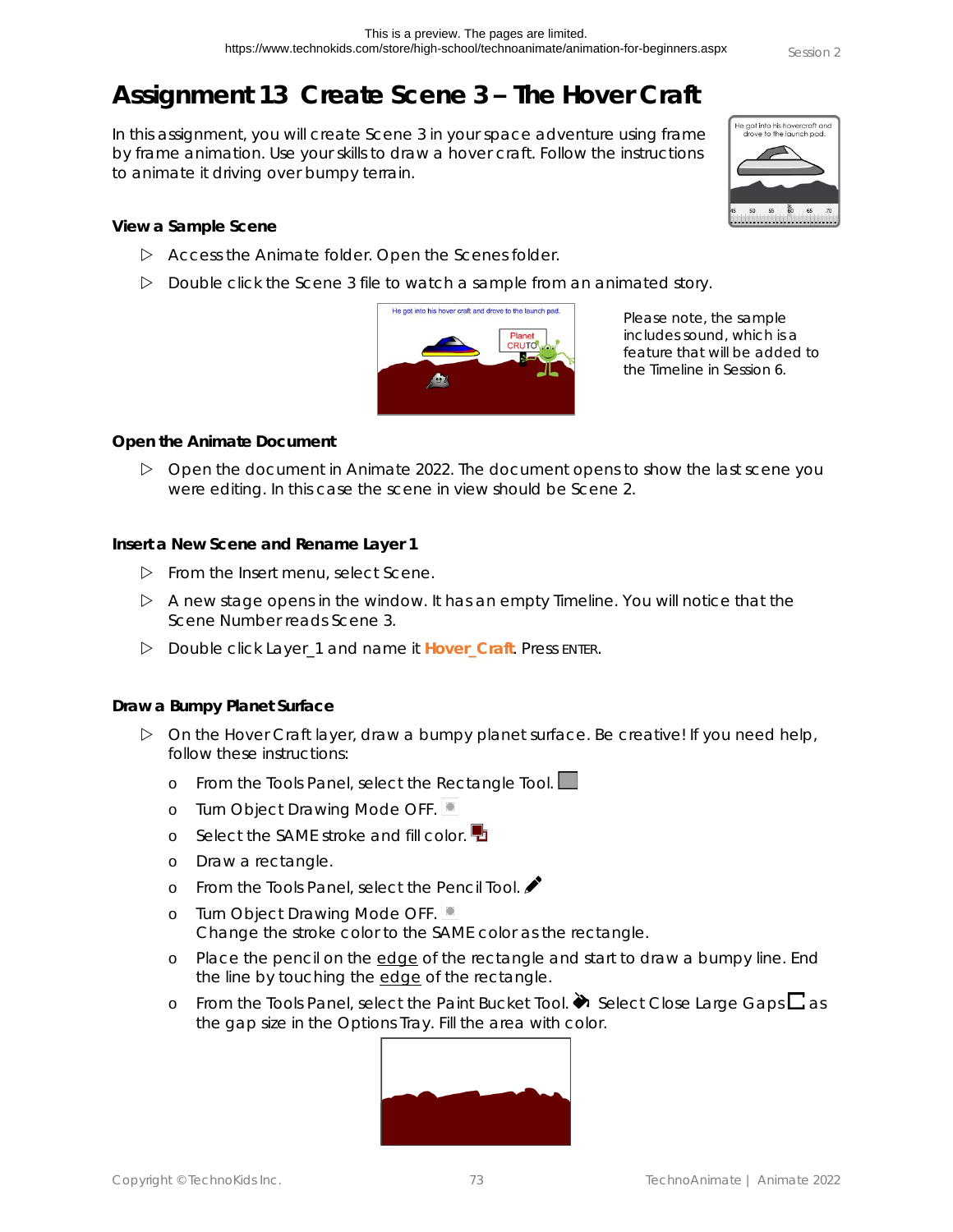https://www.technokids.com/store/high-school/technoanimate/animation-for-beginners.aspx

**Draw a Hover Craft and Group All the Objects Together**

- $\triangleright$  Use your skills to create a vehicle that drives across the planet surface.
- From the Tools Panel, click the *Selection Tool*.
- $\triangleright$  Click and drag around the hover craft.



From the Modify menu, select *Group*.

**Animate the Hover Craft Using Frame by Frame Animation**

- Drag the hover craft to its starting point on Frame **1**. Put it slightly off the stage.
- Right click on Frame **2** in the Timeline. Select *Insert Keyframe* or press F6 on the keyboard.
- $\triangleright$  Click on the stage to deselect all objects.
- $\triangleright$  Click on the hover craft to select it. Make sure the terrain is not selected.
- $\triangleright$  Use the arrow keys on the keyboard to move the hover craft a little up and towards the other edge of the stage.
- Add a keyframe to Frame **3**. Click on the hover craft to select it. Move it slightly down and towards the other edge of the stage.
- $\triangleright$  Continue to add keyframes and move the hover craft slightly until it is off the other side of the stage. It should look as if it is driving over the bumpy terrain.
- $\triangleright$  Use your skills to view the animation.

**Add Words on a New Layer to Describe the Action**

- $\triangleright$  Click New Layer  $\pm$  at the bottom of the Layers area of the Timeline. Rename the new layer **Words**.
- On the Words layer, click on Frame **1**.
- $\triangleright$  Use the *Text Tool*  $\mathbf T$  to type the words:

**He got into his hover craft and drove to the launch pad.**



**Test the Scene**

- From the Control menu select *Test Scene*. Watch the hover craft fly across the planet surface.
- Click the *Close* button on the Test windowpane to exit the preview.

**Save the Animate Document and Close the Program**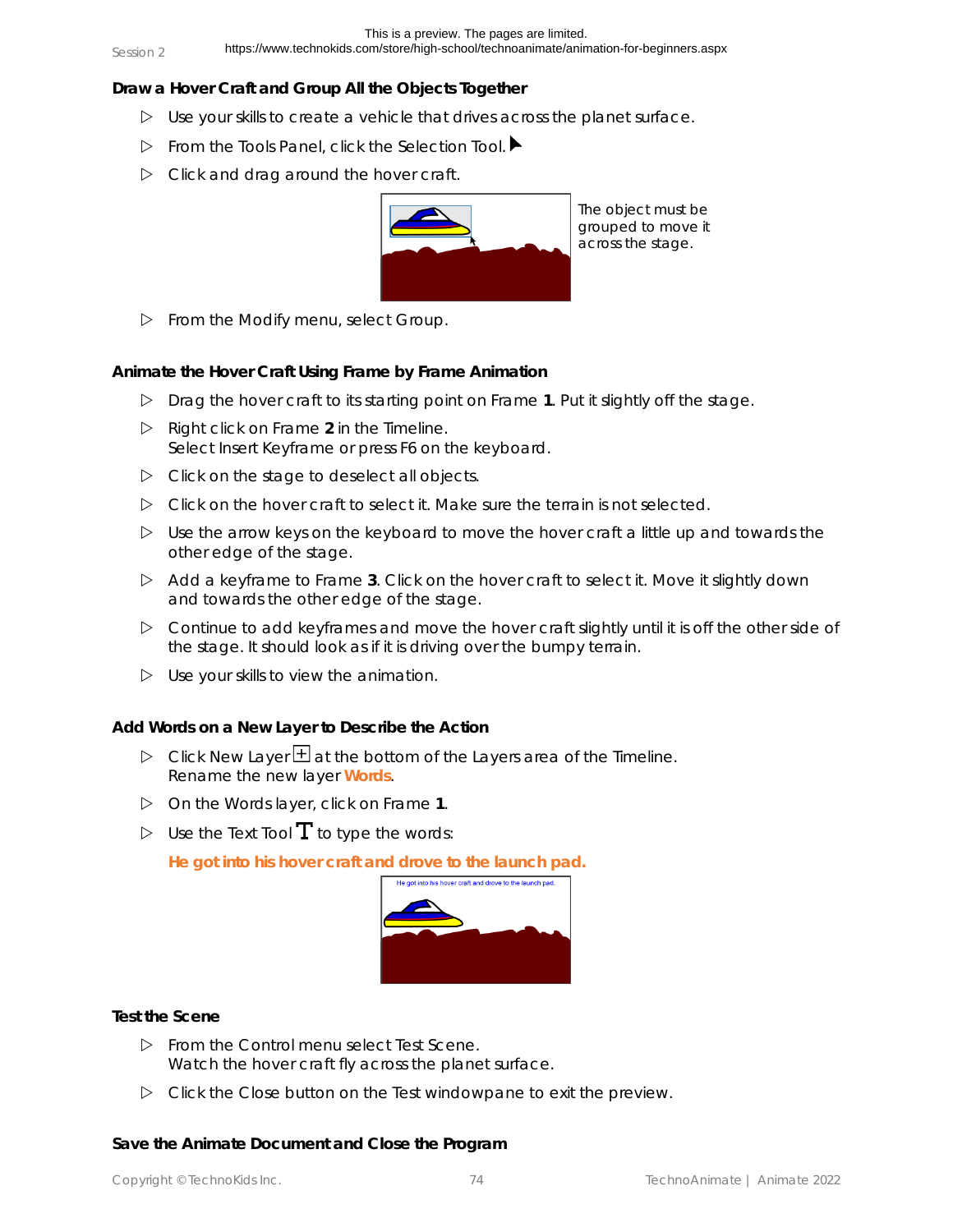**PLANET**<br>NAME

## **Assignment 14 Frame by Frame Animation Challenge**

You have learned how to animate objects using frame by frame animation. In this assignment are two animation challenges. You can add a flashing sign or a waving rock creature to Scene 3. Pick a challenge to practice your new skills.

**Animate a Flashing Sign**

1. Access the *Animate* folder. Open the *Challenges* folder. View the *Sign* file to watch a sample video.



The animated sign has letters that change color one letter at a time.

- 2. Open the space adventure in Animate 2022. View Scene 3.
- 3. Click New Layer **H** at the bottom of the Layers area. Rename the layer Sign.
- 4. Draw a sign using the drawing tools.

**TIP:** The landscape, hover craft, or words might be in your way. You may want to temporarily hide  $\mathbb Q$  a layer, such as the Hover Craft or Words layer, while drawing.

- 5. Use the *Text Tool*  $\mathbf T$  to add the planet name to the sign.
- 6. Right click on the text box. Select *Break Apart* to ungroup the name into individual letters.
- 7. Place a keyframe in Frame 2 of the Sign layer. Select Frame **2**. From the Insert menu, select *Timeline* and then *Keyframe*, or press F6 on the keyboard.
- 8. Change the first letter to another color:
	- a. Click on the stage to deselect all objects.
	- b. Select the first letter using the *Selection Tool*.
	- c. Select a color from the *Fill Control*.
- 9. Place a keyframe in Frame **3** of the Sign layer.
- 10. Deselect all objects. Change the next letter to another color.
- 11. Continue to add keyframes and change the letter color until all letters have changed.
- 12. Copy the animation you have just created to have it repeat itself:
	- a. Click on the **last** keyframe in the Sign layer. Hold the SHIFT key and click Frame **1**.
	- b. Right click on the selected frames and select *Copy Frames*.
	- c. Right click inside the next blank frame in the Sign layer. Select *Paste Frames*. Click away from the frame or timeline to see the pasted frames.
	- d. You can keep pasting the frames, by right clicking on the next blank frame and then selecting *Paste Frames*.

**TIP:** Does the sign display longer than the Hover Craft and Word layers? To solve this problem, select the frames in the Sign layer. Right click on the selection and select *Remove Frames*.

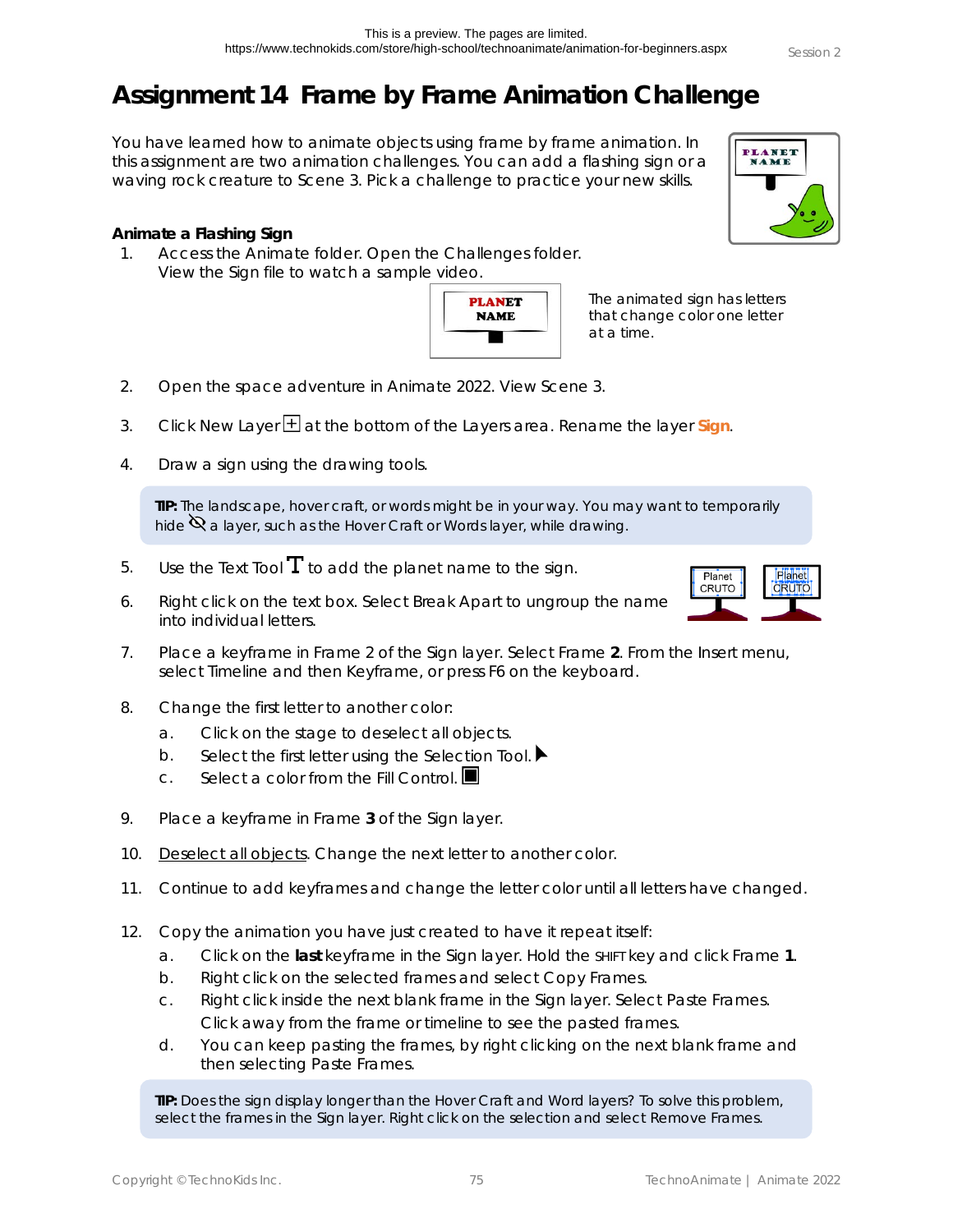## **Animate a Waving Rock Creature**

1. Access the *Animate* folder. Open the *Challenges* folder. View the *Wave* file to watch a sample video.



The waving rock creature has an arm that moves up and down to wave goodbye to the alien in the hover craft.

- 2. Open the space adventure in Animate 2022. View Scene 3.
- 3. Click New Layer **H** at the bottom of the Layers area. Rename the layer Wave.
- 4. Draw a rock creature using the drawing tools. Draw the body and add a face. Draw the arm with Object Drawing Mode ON.



**TIP:** The landscape, hover craft, or words might be in your way. You may want to temporarily hide  $\mathbb Q$  a layer, such as the Hover Craft or Words layer, while drawing.

- 5. If the arm and hand are not grouped together, group them.
- 6. Place a keyframe in Frame 2 of the Wave layer. Select Frame **2**. From the Insert menu, select *Timeline* and then *Keyframe*, or press F6 on the keyboard.
- 7. Move the registration point to set how the arm pivots:
	- a. Click the *Free Transform Tool*
	- b. If necessary, click on a blank area of the stage to deselect all objects.
	- c. Click on the arm to select it. Click on the registration point it is the round circle inside the bounding box.
	- $d.$  Drag it to the point where you want the arm to pivot (at the body).



Move the registration point to the body. This will create realistic movement.

- 8. Rotate the arm slightly (up or down).
- 9. Place a keyframe in Frame **3**.
- 10. Deselect all objects. Rotate the arm (in the same direction as step 8).
- 11. Continue to add keyframes until the arm has moved all the way up or down.
- 12. Copy the animation you have just created to have it repeat itself:
	- a. Click on the **last** keyframe in the Wave layer. Hold the SHIFT key and click Frame **1**.
	- b. Right click on the selected frames and select *Copy Frames*.
	- c. Right click inside the next blank frame in the Wave layer. Select *Paste Frames*. Click away from the frame or timeline to see the pasted frames.
	- d. You can keep pasting the frames, by right clicking on the next blank frame and then selecting *Paste Frames*.

**TIP:** Does the rock display longer than the Hover Craft and Word layers? To solve this problem, select the frames in the Wave layer. Right click on the selection and select *Remove Frames*.

**Save the Animate Document and Close the Program**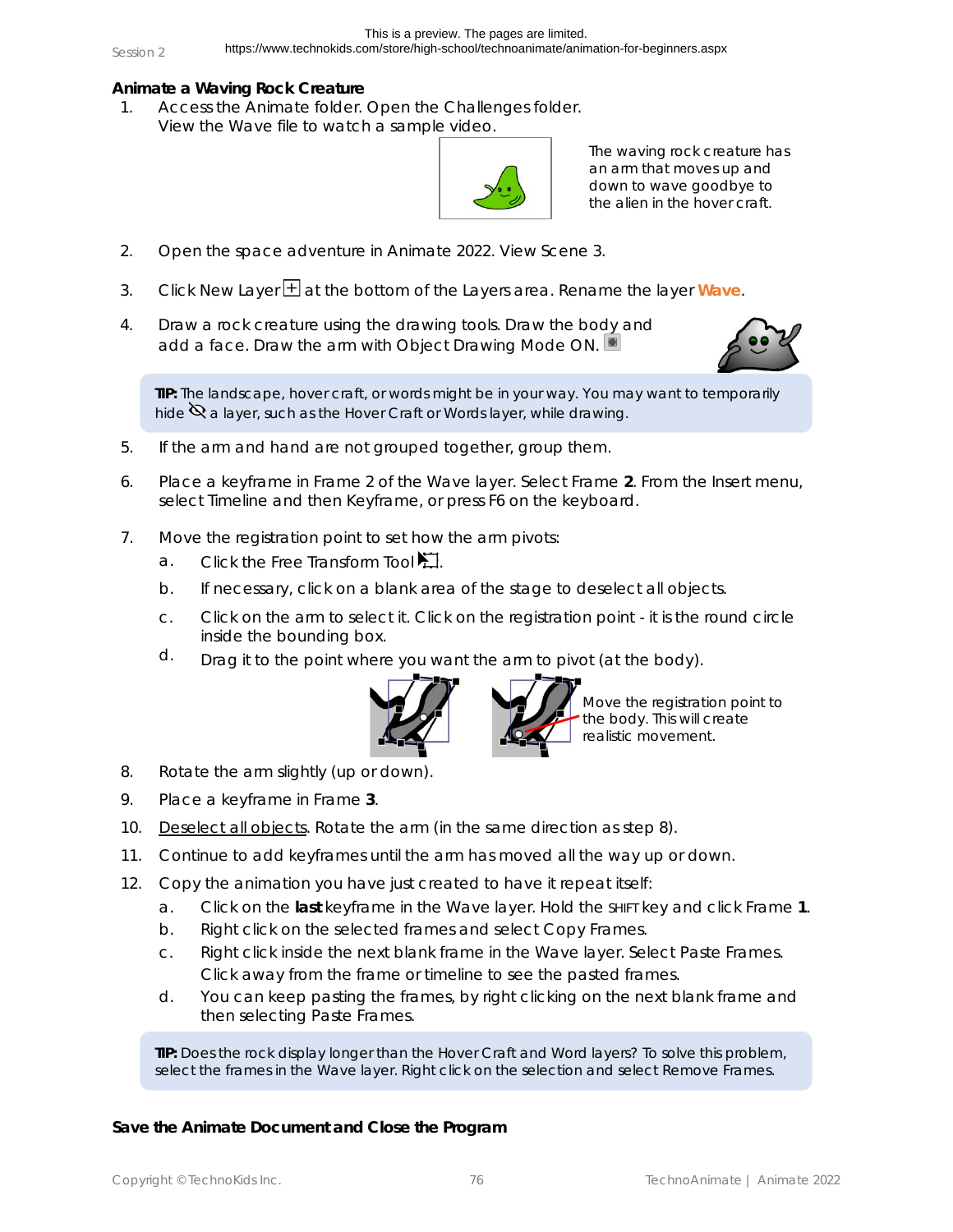## **Session 2 Review: About Frame by Frame Animation**

Match the tool to its function.

|     |              | tool to its rarrottori.                                         |    |                                                                                                |    |
|-----|--------------|-----------------------------------------------------------------|----|------------------------------------------------------------------------------------------------|----|
| 1.  | D            |                                                                 | А. | Display objects on a layer as solid or an outline.                                             |    |
| 2.  | A            |                                                                 | В. | Add a layer.                                                                                   |    |
| 3.  |              |                                                                 | С. | Select a scene to edit.                                                                        |    |
| 4.  |              | Scene 1                                                         | D. | Show or hide a layer.                                                                          |    |
| 5.  | Β            |                                                                 | Ε. | Lock or unlock a layer.                                                                        |    |
|     |              | Match the term to its definition.                               |    |                                                                                                | /5 |
| 6.  | B            | frame by frame animation                                        | А. | A gallery of stored objects                                                                    |    |
| 7.  | C            | scene                                                           | Β. | Animation that has a keyframe in every frame                                                   |    |
| 8.  |              | Timeline                                                        | C. | A part of an Animate document that contains<br>its own stage, Timeline, and layers             |    |
| 9.  |              | keyframe                                                        | D. | A frame in an animated sequence that<br>contains drawn objects                                 |    |
| 10. | $\mathsf{A}$ | Library                                                         | Ε. | Made up of layers and frames, it organizes and<br>controls a document's content over time      |    |
| 11. |              | frame                                                           | F. | A single unit in a Timeline                                                                    |    |
|     |              | 12. G layer                                                     | G. | A division of the Timeline into parts that allow<br>objects to be stacked on top of each other |    |
|     |              | Write a short answer for each question.                         |    |                                                                                                | /7 |
| 13. |              | What is the difference between a keyframe and a blank keyframe? |    |                                                                                                |    |
|     |              | frames.                                                         |    | A blank keyframe is empty, whereas a keyframe copies the content of the previous               |    |

14. What keyboard key will add a keyframe to the Timeline? **F6** 15. What keyboard key will play the Timeline? **ENTER**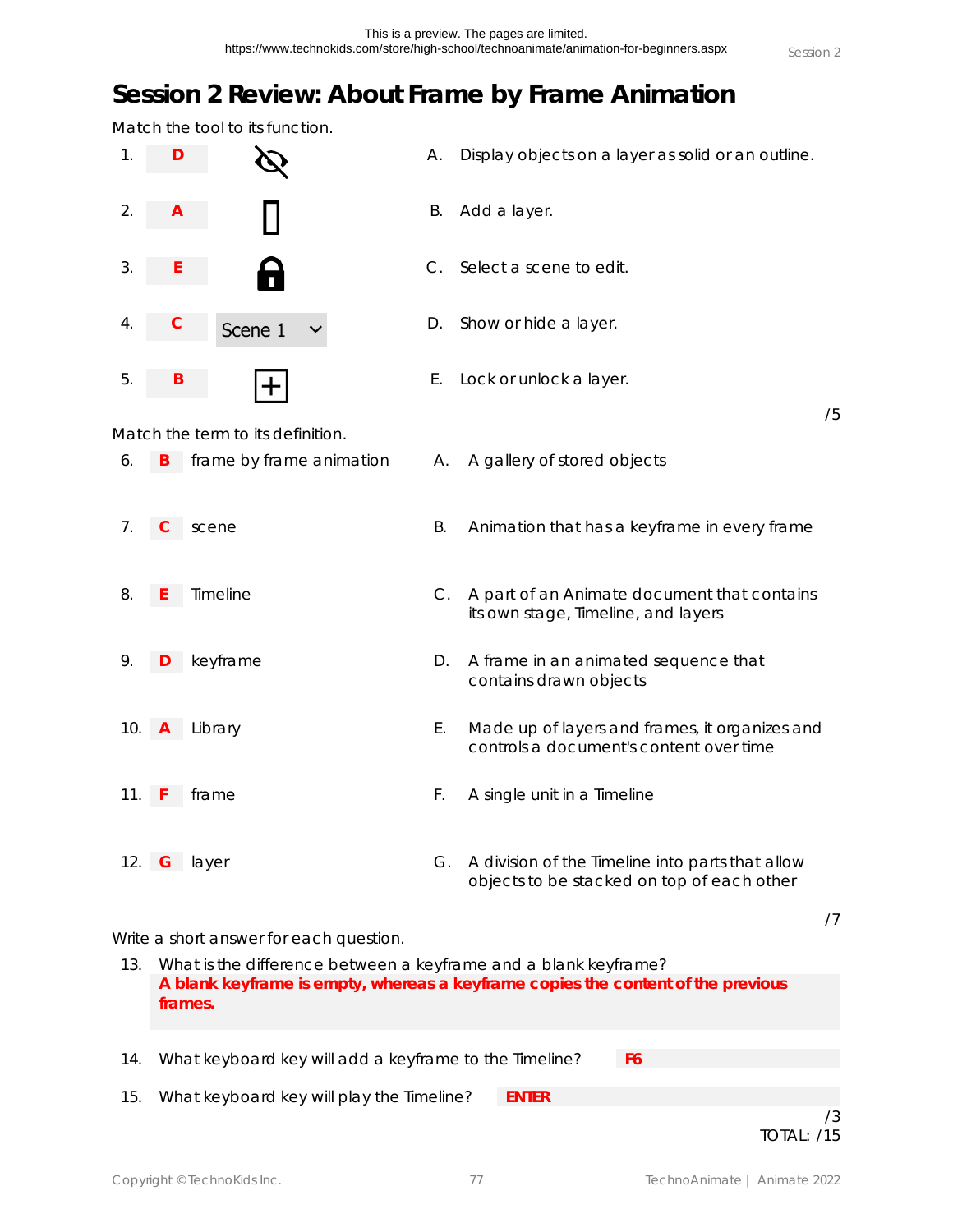## **Session 2 Skill Review: Animate a Dog's Tail Wagging**

Frame by frame animation can be used to animate objects one frame at a time using keyframes. In this assignment, you apply your knowledge to create a dog with a wagging tail.

1. View the *Tail* file to watch a sample video. *Ask your teacher for the file.*



The tail wags up and down using frame by frame animation.

- 2. Open Animate. From the File menu select *New*.
	- a. Select *Education*. Pick *Standard Video*.
	- b. Select *ActionScript 3.0* as the Platform Type.
- 3. Rename Layer\_1 to **Dog**.
- 4. Draw a creature using the drawing tools. DO NOT INCLUDE A TAIL.
- 5. Group the creature:
	- a. Select the Selection Tool. Click and drag to draw a box around the dog.
	- b. From the Modify menu, click *Group*.
- 6. Position the dog on the stage.
- $7.$  Draw a tail. If the parts of the tail are not grouped, group them.
- 8. Position the tail so it looks like it is attached to the creature. If necessary, change the object order. Right click the tail. Select *Arrange*. Click *Send to Back*.
- 9. Place a keyframe in Frame **2** of the Dog layer.
- 10. Move the registration point to set how the tail pivots:
	- a. Click the *Free Transform Tool*.
	- b. If necessary, click on a blank area of the stage to deselect all objects.
	- c. Click on the tail to select it. Click on the registration point it is the round circle inside the bounding box.
	- d. Drag it to the point where the tail should pivot. (at the body)
	- e. Rotate the tail a small amount to look like it is wagging.
- 11. Animate the tail:
	- a. Click the *Free Transform Tool*.
	- b. If necessary, click on a blank area of the stage to deselect all objects.
	- c. Place a keyframe in Frame **3**.
	- d. Deselect all objects. Rotate the tail a bit more.
	- e. Continue to add keyframes until the tail has moved in one direction.
- 12. Copy the animation you have just created to have it repeat itself:
	- a. Click on the **last** keyframe in the Dog layer. Hold the SHIFT key and click Frame **1**.
	- b. Right click on the selected frames and select *Copy Frames*.
	- c. Right click inside the next blank frame in the Dog layer. Select *Paste Frames*.
	- d. Keep pasting frames. Right click on the next blank frame and select *Paste Frames*.
- 13. View the animation. IF you find the tail moves too fast, adjust the frames per second. Click on the stage. In the Properties panel, on the Docs tab, edit FPS. Change to **12 FPS**.
- 14. Save the file as **tail**. Close the Animate Program.



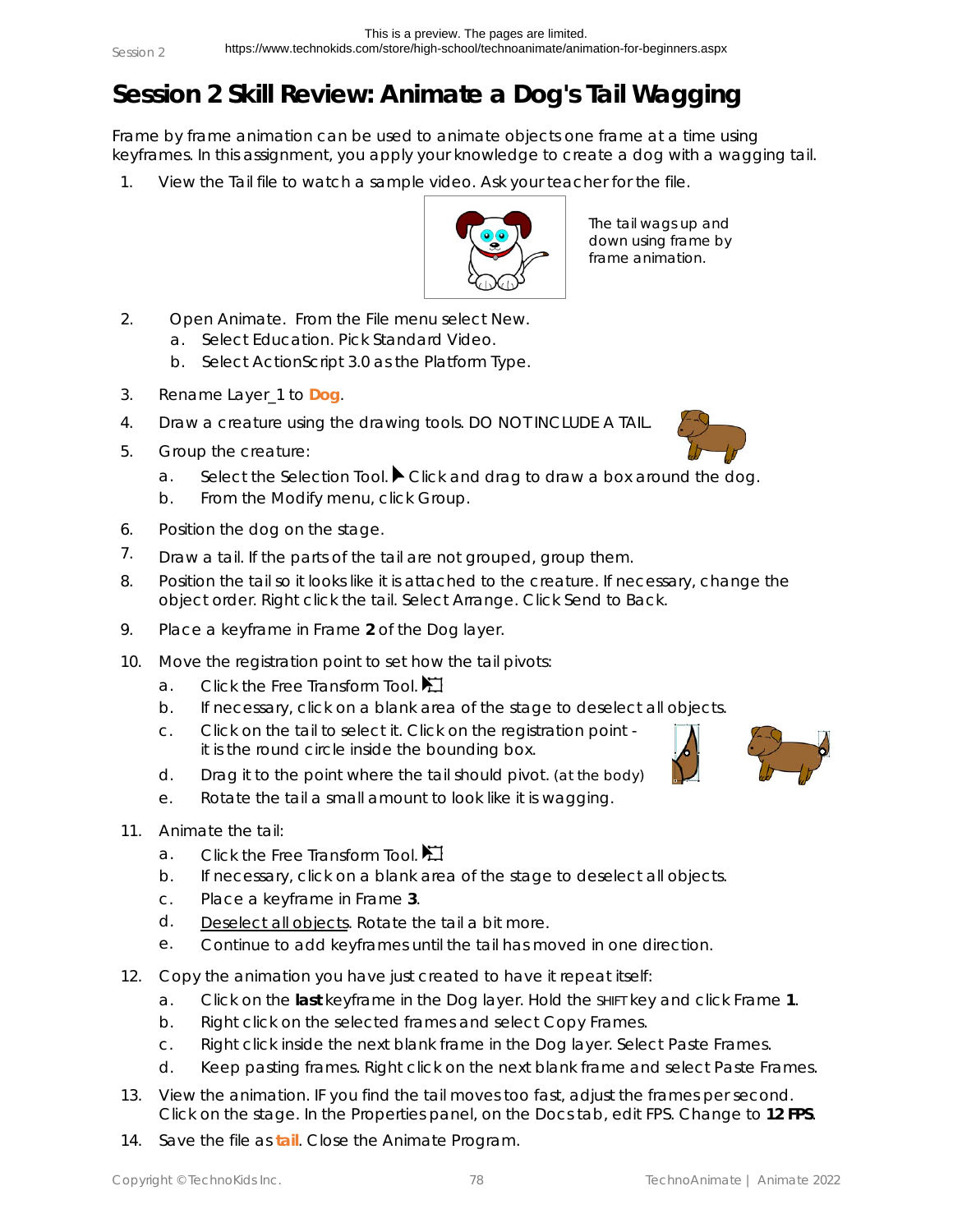# **Session 2 Extension Activity: Using Layers**

In this extension activity, you will explore the Layers area. Learn how to insert, rename, move, hide, lock, view, and delete layers.

**What Is a Layer?**

The Layers panel is part of the Timeline. A layer is a row in a Timeline. It is used to organize parts of a scene. By placing objects on different layers, it is possible to have several animations appear at the same time.

Layers are used to:

- organize a scene into manageable parts
- adjust the stacking order of objects on the stage
- display objects as outlines
- temporarily hide objects to declutter the stage
- structure animated sequences
- navigate to a keyframe quickly
- add a camera view
- create depth on the stage

### **About the Layers Panel**

The layer area of the Timeline has tools for managing layers. Read to learn about each part:

*View Only Active Layer*: Temporarily hide inactive layers. ≅

- *Add Camera*: Add a camera layer to pan and zoom the stage.
- Ā. *Show Parenting View:* Connect layers or objects to control movement.
- *Invoke Layer Depth Panel*: Create depth on the stage. ↗
- FFI. *New Layer*: Insert a new layer on the Timeline.
	- *New Folder*: Create a folder to group layers.
- W *Delete*: Remove a layer from the Timeline.
- $\bullet$ *Highlight Layers*: Color code layers to easily identify each row.
- $\mathsf{\Pi}$ *Show Layer as Outline*: Display objects as solid or black and white line drawings.
- Ø *Show or Hide Layers*: Display or temporarily remove a layer from view.
- А *Lock or Unlock Layers*: Permit or prevent edits to a layer.
- 1. Create a new file in Animate.
- 2. Rename a layer:
	- a. Double click on Layer \_1.
	- b. Type **Circle**. Press the ENTER key.